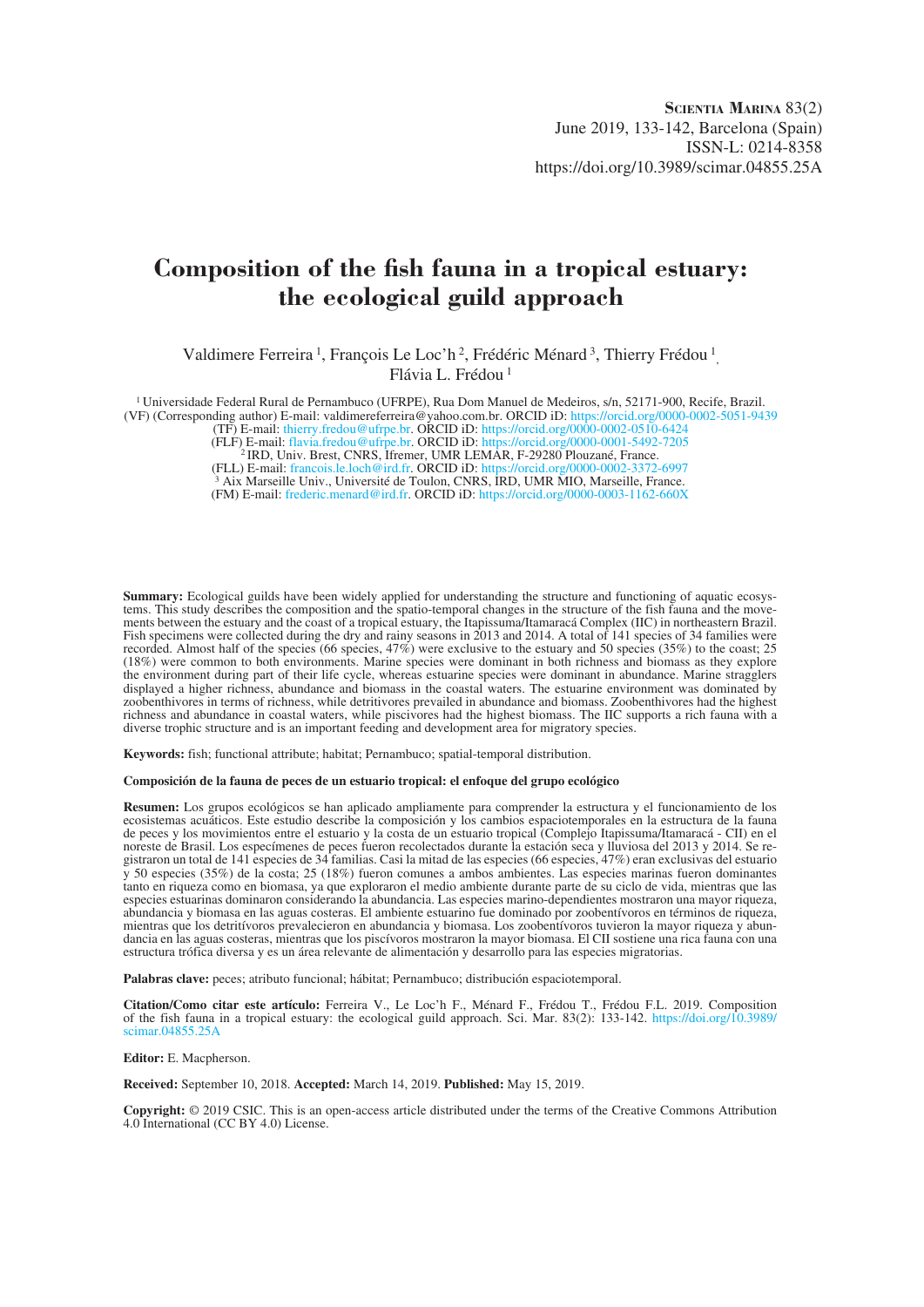## INTRODUCTION

The ichthyofauna can be described and classified through the functional attributes of organisms, mainly based on the trophic level, reproductive strategy or use of the environment (Elliott et al*.* 2007). The functional attributes divide the species into guilds, defined as groups of species that exploit the same class of environmental resources in a similar way (Root 1967). The guild approach allows a better understanding of the ecology and role of the biota in the ecosystem (Elliott et al. 2007). It may help identify overexploited resources through changes in the composition of the food web (Garrison and Link 2000) and of the energy flows in the system (Harrison and Whitfield 2008). The guild approach also helps to understand the effects of climate changes on the structure and composition of fish fauna (Feyrer et al*.* 2015).

Trophic and estuarine use guilds have been widely applied to understand the structure and functioning of aquatic ecosystems, the movement pattern between environments and their use as feeding, breeding or development grounds (Elliott et al*.* 2007). Estuarine use guilds reflect migratory patterns and physiological adaptations of species that explore the area throughout their life cycle or part of it (Elliott et al. 2007). Trophic guilds are useful in the comprehension of the feeding habits of a species (Elliott et al. 2007). Its ecological relationships and the energy flows (Paiva et al. 2008) may reflect the possible strategies for avoiding competition or for optimizing the consumption of available resources (Angel and Ojeda 2001).

Estuaries are important transitional environments for the movement of the ichthyofauna between the continental basins and the ocean (Ray 2005). As an ecotone, estuaries link marine and freshwater ecosystems (Gray and Elliott 2009), and persistent environmental fluctuations place considerable physiological demands on the species inhabiting the area (Elliott and Quintino 2007). Many species are dependent on estuarine environments; several marine species are considered visitors and explore estuarine habitats during their ontogenetic development, evidencing the relationship with coastal environments (Able 2005). Therefore, defining the relationships between species and their functional roles within communities is critical for understanding the dynamics of the ecosystem and fundamental for the implementation of ecosystem-based fisheries management (Buchheister and Latour 2015).

The Brazilian coast hosts large estuarine complexes along the 187 km of the coast of Pernambuco, and several areas are considered of great environmental importance (CPRH 2010). The variety of habitats, along with the complexity of interactions within the fish community and the migratory nature of many species, hampers the assessment of the overall condition of the area (Vasconcelos Filho et al. 2003).

Using the ecological guilds approach, this study describes the composition and structure of the fish fauna along a tropical estuarine complex in order to identify and explain the main patterns of seasonal and spatial variations in assemblage composition. The study also discusses the importance of the use of the ecological guilds approach to assess the effects of multiple anthropogenic pressures on the structure and functioning of fish communities in tropical estuaries.

## MATERIALS AND METHODS

#### **Study area**

The Itapissuma/Itamaracá Complex (IIC), located in Pernambuco, northeastern Brazil, within the Santa Cruz Environmental Preservation Area (APA Santa Cruz), is considered highly productive (Macêdo et al*.* 2000), hosting the largest fishery port in the state. Fishery is a very important socio-economical activity in the IIC, generating income and proteins for the local communities (CPRH 2010). Conversely, this ecosystem is exposed to multiple pressures from industrial pollution, domestic sewage discharge, urban expansion, land reclamation and fisheries (Medeiros et al*.* 2001). In addition, it has a large variety of connecting habitats favouring the development of the ichtyofauna (Vasconcelos Filho et al. 2009). The IIC is composed of the estuarine area, the Santa Cruz Channel and the adjacent sea, locally named the "Inner Sea" (Fig. 1). The Santa Cruz channel has a length of 22 km, a width ranging from 0.6 to 1.5 km and a depth ranging from 2 to 5 m in the central part of the channel, reaching 10 m at the northern and southern bars that connect the channel to the sea (Vasconcelos Filho and Oliveira 1999). The channel bottom consists of quartz sand banks and dark, reductive and dense mud patches. The muddy banks are dominated by *Rhyzophora mangle*, *Laguncularia racemosa*, *Avicennia* sp. and *Conocarpus erectus*, and by meadows of the marine phanerogam, *Halodule wrightii*. Surface water temperature varies between 25°C and 31°C and salinity between 18 and 34. The Inner Sea, corresponding to the coastal area hereafter, with a depth of 2 to 5 m, is characterized by a reef barrier parallel to the coast, located 4 km from the beach (Kempf 1970), which functions as a barrier between nearshore and shelf waters. The substrate is formed by terrigenous sediments from the mouth of the Jaguaribe River and the Santa Cruz Channel, and carbonates from the reef barrier (Almeida and Manso 2011), partially covered by large banks of phanerogams (Kempf 1970). The carbonaceous material is the result of the decomposition of rocks and quartz, sand, mollusc shells, foraminifera and calcareous algal fragments. In the Inner Sea, water temperature varies between 27°C and 30.8°C and the average annual salinity is 34.

## **Data collection**

Fish specimens were collected during the dry season (January, February, March, November) and the rainy season (May, July, August) in 2013 and 2014 in the Santa Cruz Channel and the Inner Sea. In order to minimize biases due to gear selectivity, different fishing gears were combined for accessing and sampling different habitats and maximizing the collection of fish individuals (Table S1, Supplementary material). In the estuary, three 25-minute sets with a seine net and one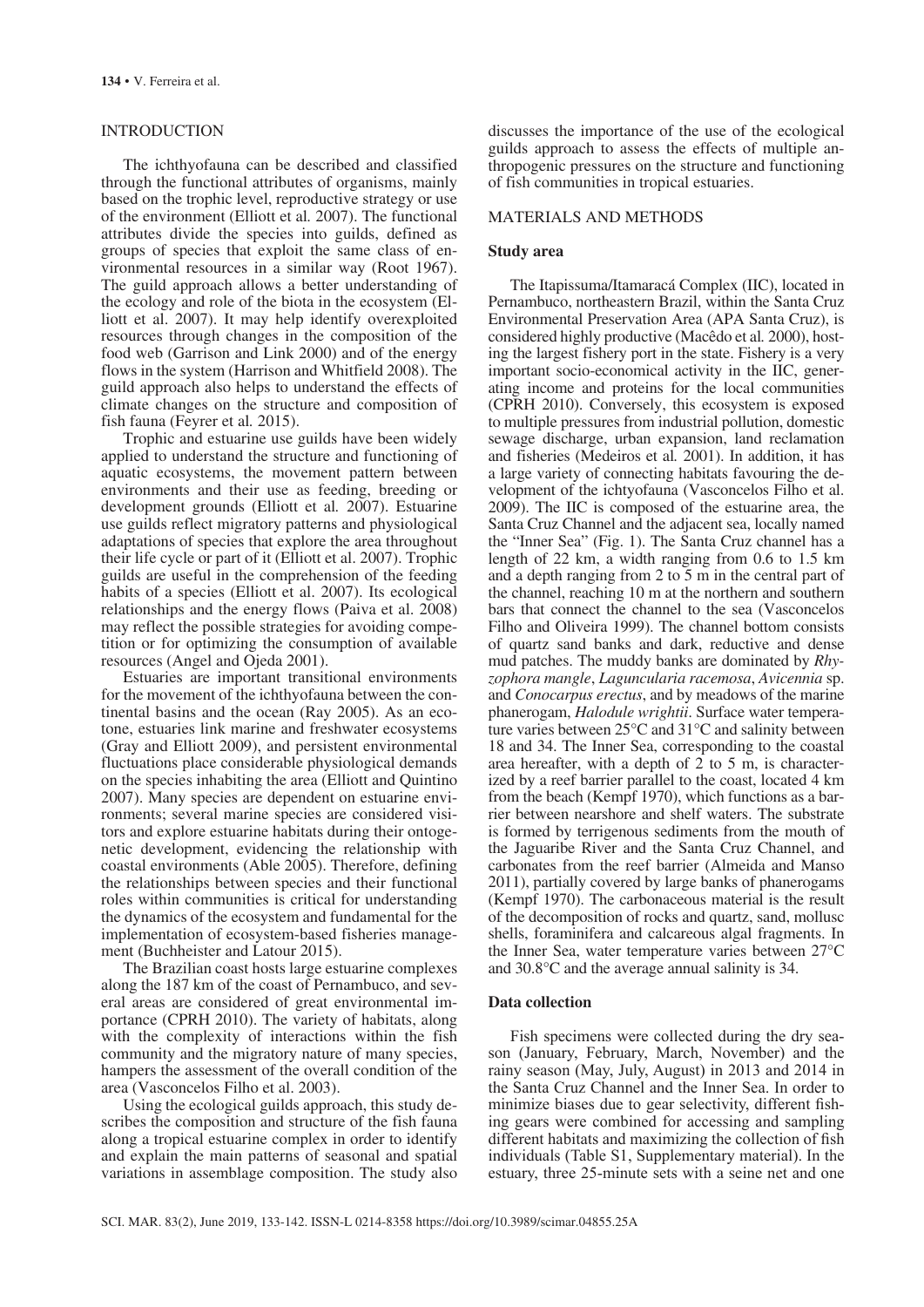

Fig. 1. – The study area of the Itapissuma/Itamaracá Complex, Per- nambuco, Brazil and location of fish sampling points.

6-hour set with a block net were carried out quarterly. The seine net was 67.5 m long and had a mesh size of 10 mm. The block net was 348 m long and had a mesh size of 60, 70 and 80 mm. On the coast, samples were obtained quarterly with a gillnet (3 sets of two hours each) and with a fixed tidal trap (6 fishing days). The gill net had mesh sizes of 50, 70 and 80 mm, and was 690 m long, and the fixed tidal trap had a diameter of 27 m and a mesh size of 70 mm.

In the field, the fish fauna was conserved in thermal boxes with ice, and samples were frozen in the laboratory to be identified. Taxonomic classification followed Nelson et al. (2016).

#### **Data analysis**

Firstly, we computed a species accumulation curve with the non-parametric Bootstrap method (Smith and van Belle 1984) to assess whether the fish community was exhaustively sampled. This method assumes that all species occur randomly without taking into account species abundance, i.e. the method does not distinguish rare and abundant species (Smith and van Belle 1984). The index and standard deviations of the estimates were obtained through the analytical equation of Colwell et al*.* (2004) using the EstimateS software v. 9 9.1.0 (Colwell 2013).

The composition of the fish fauna was reported in terms of absolute species richness (S) and, for each species, frequency of occurrence (%FO) and relative abundance in number (%N) and biomass (%B). Species were considered to be abundant according to the Garcia and Vieira (2001) classification when %N was greater than 100/S, where S is the number of species recorded in the area. A species was defined as frequent when its %FO value for a given area was greater than 50%. The combination of these parameters allowed the species to be classified into four categories: abundant and frequent (%N>100/S and %FO≥50%); abundant but infrequent (%N>100/S and %FO<50%); less abundant but frequent (%N<100/S and %FO≥50%) and less abundant and infrequent  $(\%N<100/S$  and  $\%FO<50\%$ ).

Each species was assigned to an estuarine use functional group: marine stragglers, marine migrants and estuarine species, according to the classification proposed by Elliott et al*.* (2007). This classification is based on the type, frequency and period of use of the estuarine environment, and the abundance of the species in the estuary. In addition, each species was assigned to a trophic functional group based on local information about feeding preferences and strategies, according to the categories proposed by Elliott et al. (2007). The trophic functional groups were zooplanktivores, detritivores, piscivores, zoobenthivores, herbivores and omnivores. Information on trophic guilds were obtained in studies carried out in the IIC, in the scientific literature or, when not available, based on the WoRMS Editorial Board (2019) and FishBase project (Froese and Pauly 2007) (Table S2, Supplementary material). For each environment (estuary and coast) and season (dry and rainy), the estuarine use guild and the trophic guild were reported in terms of richness (%S), abundance (%N) and biomass (%B).

We computed multivariate analyses to investigate the spatial and temporal variations in the structure of the fish community, considering the absolute richness of estuarine use guild and the richness of trophic guild by environment and by season. To analyse the guild composition, a principal coordinate analysis (PCO) based on Bray-Curtis distances was applied. The differences of the contribution of guilds between environments and seasons was tested by permutational multivariate analysis (PERMANOVA) (Anderson 2001) performed with a Bray-Curtis distance matrix built on square-root-transformed data. Multivariate analyses were performed with the R software (R Core Team 2018).

#### RESULTS

#### **Fish assemblage**

A total of 140 species (135 Actinopterygii and 5 Elasmobranchii) of 34 families were recorded in the IIC (Table 1). For both coastal and estuarine areas, the species accumulation curve did not stabilize towards asymptotic values (Fig. S1, Supplementary material). However, a large portion of the estimated richness was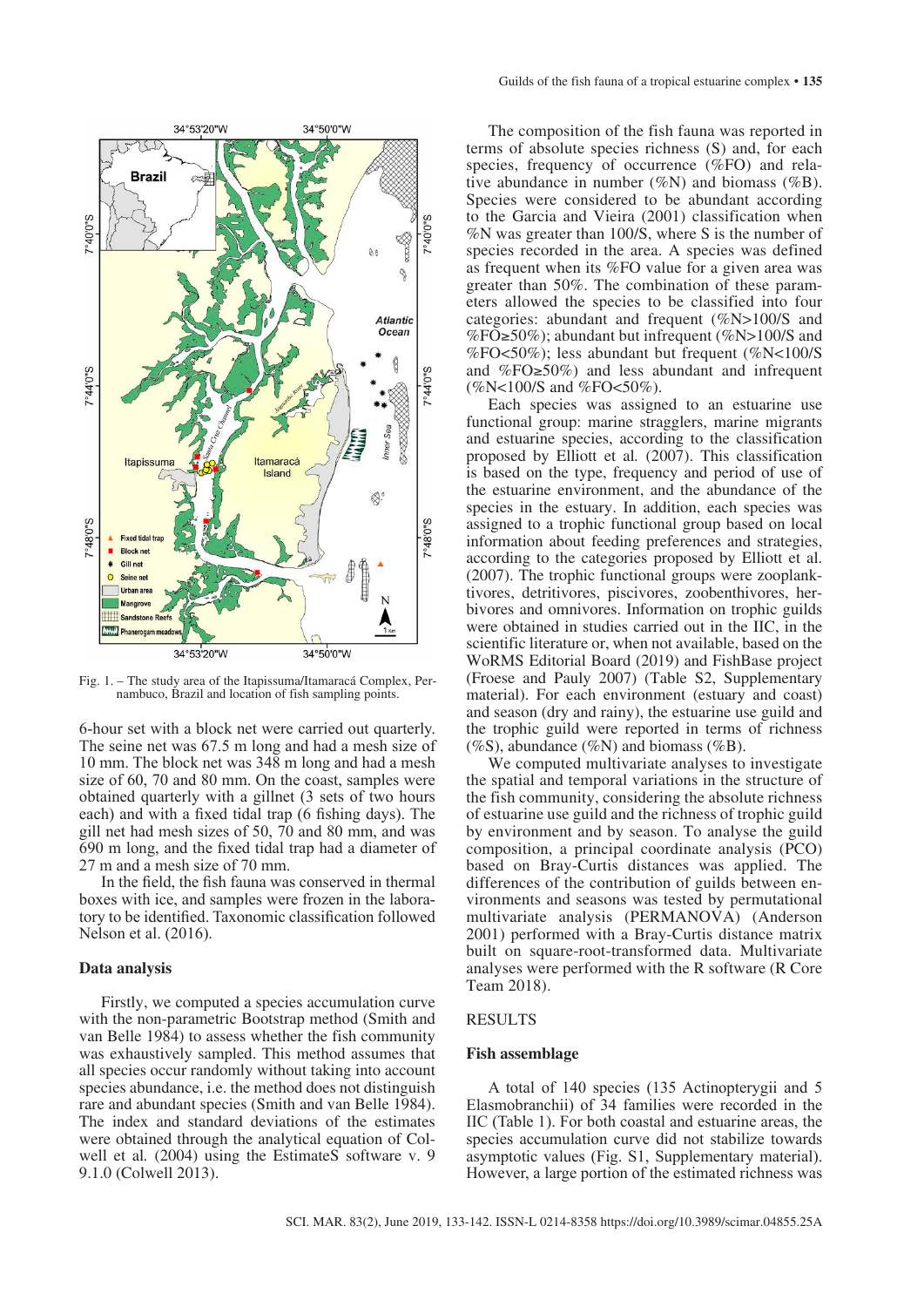| Table 1. – Composition of the ichthyofauna captured in the Itapissuma/Itamaracá Complex. D, dry; R, rainy; EUFG, estuarine use functional     |
|-----------------------------------------------------------------------------------------------------------------------------------------------|
| group; ES, estuarine species; MM, marine migrants; MS, marine stragglers; FMFG, feeding mode functional group; HV, herbivore; DV,             |
| detritivore; OV, omnivore; PV, piscivore; ZB, zoobenthivore; ZP, zooplanktivore; E, estuary; C, coast; N, abundance; B, biomass; FO, oc-      |
| currence frequency; E, estuary; C, coast; IR, relative importance: 1, abundant and frequent; 2, abundant and infrequent; 4, less abundant and |
| infrequent; (*) Species present in all the studied environments. Sea = Season. ** biomass (%) <0.01.                                          |

| Species                                                                                       |            | Sea EUFG FMFG |                 |              | $N(\%)$      |              | B(%)         |              | FO $(\% )$  |                                  | IR                           |
|-----------------------------------------------------------------------------------------------|------------|---------------|-----------------|--------------|--------------|--------------|--------------|--------------|-------------|----------------------------------|------------------------------|
|                                                                                               |            |               |                 | E            | C            | E            | C            | E            | C           | Е                                | C                            |
| Carcharhinidae<br>Rhizoprionodon porosus (Poey, 1861)                                         | D          | MS            | <b>PV</b>       |              | 0.11         |              | 0.06         |              | 1.9         |                                  | 4                            |
| Rhizoprionodon lalandii (Valenciennes, 1839)                                                  | D          | MS            | <b>PV</b>       |              | 0.11         |              | 0.04         |              | 1.9         |                                  | $\overline{4}$               |
| Dasyatidae                                                                                    |            |               |                 |              |              |              |              |              |             |                                  |                              |
| Hypanus guttatus (Bloch and Schneider, 1801) <sup>*</sup>                                     | D/R        | MS            | ZΒ              | 0.01         | 0.11         | 0.07         | 2.57         | 3.4          | 1.9         | $\overline{4}$                   | 4                            |
| Hypanus marianae Gomes Rosa and Gadig, 2000<br>Elopidae                                       | D/R        | MS            | ZΒ              |              | 0.22         |              | 0.14         |              | 3.8         |                                  | $\overline{4}$               |
| Elops saurus (Linnaeus, 1766)                                                                 | D          | MS            | <b>PV</b>       | 0.01         |              | 0.07         |              | 3.4          |             | $\overline{4}$                   |                              |
| Muraenidae                                                                                    |            |               |                 |              |              |              |              |              |             |                                  |                              |
| Gymnothorax funebris Ranzani, 1839                                                            | R          | MS            | ZB              |              | 0.43         |              | 1.53         |              | 5.8         |                                  | 4                            |
| Gymnothorax ocellatus Agassiz, 1831*<br>Muraenidae sp.                                        | D/R<br>R   | MS            | ZΒ              | 0.01         | 0.33<br>0.33 | 0.04         | 0.55<br>1.98 | 3.4          | 1.9<br>1.9  | $\overline{4}$                   | $\overline{4}$<br>4          |
| Engraulidae                                                                                   |            |               |                 |              |              |              |              |              |             |                                  |                              |
| Anchoa lyolepis (Evermann and Marsh, 1900)                                                    | D          | MS            | ZΡ              | 0.02         |              |              |              | 3.4          |             | 4                                |                              |
| Anchoa marinii Hildebrand, 1943                                                               | D<br>R     | МS            | ΖP              | 0.04<br>0.06 |              | 0.01<br>0.01 |              | 3.4<br>3.4   |             | 4<br>$\overline{4}$              |                              |
| Anchoa sp.<br>Anchoa spinifer (Valenciennes, 1848)                                            | D          | MМ            | <b>PV</b>       | 0.21         |              | 0.04         |              | 17.2         |             | $\overline{\mathcal{A}}$         |                              |
| Anchoa tricolor (Spix and Agassiz, 1829)                                                      | D/R        | MМ            | ZΒ              | 0.12         |              | 0.03         |              | 10.3         |             | $\overline{4}$                   |                              |
| Anchovia clupeoides (Swainson, 1839)                                                          | D          | MМ            | ΖP              | 0.91         |              | 1.06         |              | 3.4          |             | 4                                |                              |
| Cetengraulis edentulus (Cuvier, 1829)                                                         | D/R        | MМ<br>MS      | ΖP<br>ΖP        | 4.63         |              | 6.55         |              | 41.4<br>3.4  |             | $\overline{c}$<br>$\overline{4}$ |                              |
| Engraulis anchoita Hubbs and Marini, 1935<br>Lycengraulis grossidens (Spix and Agassiz, 1829) | R<br>D/R   | ES            | <b>PV</b>       | 0.25<br>0.2  |              | 0.1<br>0.05  |              | 13.8         |             | $\overline{4}$                   |                              |
| Clupeidae                                                                                     |            |               |                 |              |              |              |              |              |             |                                  |                              |
| Harengula clupeola (Cuvier, 1829)                                                             | D/R        | MS            | ΖP              | 0.24         |              | 0.44         |              | 6.9          |             | 4                                |                              |
| Opisthonema oglinum (Lesueur, 1818)*                                                          | D/R        | MS            | ΖP              | 0.21         | 1.84         | 0.10         | 0.22         | 17.2         | 15.4        | 4<br>$\overline{4}$              | 2                            |
| Rhinosardinia bahiensis (Steindachner, 1879)<br>Sardinella brasiliensis (Steindachner, 1879)  | D/R<br>D/R | ES<br>MS      | ZΡ<br>ΖP        | 0.07<br>0.06 |              | 0.02<br>0.05 |              | 17.2<br>6.9  |             | 4                                |                              |
| Chaetodontidae                                                                                |            |               |                 |              |              |              |              |              |             |                                  |                              |
| Chaetodon ocellatus Bloch, 1787                                                               | D          | MS            | ZΒ              | 0.01         |              |              |              | 3.4          |             | $\overline{4}$                   |                              |
| Ariidae                                                                                       |            |               |                 |              |              |              |              |              |             |                                  |                              |
| Ariidae sp.<br>Aspistor luniscutis (Valenciennes, 1840)                                       | D<br>D/R   | MS            | <b>OV</b>       |              | 0.22<br>5.31 |              | 0.27<br>2.15 |              | 1.9<br>15.4 |                                  | 4<br>$\overline{c}$          |
| Aspistor quadriscutis (Valenciennes, 1840)                                                    | D/R        | <b>MS</b>     | ZΒ              |              | 0.87         |              | 0.4          |              | 9.6         |                                  | $\overline{4}$               |
| <i>Aspistor</i> sp.                                                                           | R          |               |                 |              | 0.33         |              | 0.13         |              | 1.9         |                                  | $\overline{4}$               |
| Bagre marinus (Mitchill, 1815)                                                                | D/R        | MМ            | ZΒ              |              | 1.52         |              | 0.92         |              | 9.6         |                                  | $\mathfrak{2}$               |
| Cathorops agassizii (Eigenmann and Eigenmann, 1888)<br>Cathorops spixii (Agassiz, 1829)       | R<br>R     | ES<br>ES      | ZΒ<br>ZΒ        | 0.01         | 0.43         | 0.04         | 0.11         | 3.4          | 3.8         | $\overline{4}$                   | 4                            |
| Sciades herzbergii (Bloch, 1794)                                                              | D/R        | ES            | ZΒ              | 0.07         |              | 1.11         |              | 10.3         |             | 4                                |                              |
| Sciades proops (Valenciennes, 1840)                                                           | D/R        | ES            | ZΒ              |              | 1.84         |              | 2.29         |              | 7.7         |                                  | 2                            |
| Synodontidae                                                                                  |            |               |                 |              |              |              |              |              |             |                                  |                              |
| Synodus foetens (Linnaeus, 1766)<br>Batrachoididae                                            | D/R        | MS            | <b>PV</b>       | 0.02         |              | 0.02         |              | 6.9          |             | $\overline{4}$                   |                              |
| Batrachoides surinamensis (Bloch and Schneider, 1801)                                         | D/R        | MS            | ZΒ              | 0.04         |              | 0.21         |              | 13.8         |             | 4                                |                              |
| Thalassophryne nattereri Steindachner, 1876                                                   | D/R        | MS            | ΖB              | 0.08         |              | 0.17         |              | 20.7         |             | $\overline{4}$                   |                              |
| Mugilidae                                                                                     |            |               |                 |              |              |              |              |              |             | $\mathfrak{2}$                   | $\overline{4}$               |
| Mugil curema Valenciennes, 1836 *<br>Atherinopsidae                                           | D/R        | MМ            | DV              | 10.4         | 0.65         | 41.8         | 0.4          | 17.2         | 9.6         |                                  |                              |
| Atherinella brasiliensis (Quoy and Gaimard, 1825)                                             | D/R        | ES            | OV              | 0.01         |              | **           |              | 6.9          |             | 4                                |                              |
| <b>Belonidae</b>                                                                              |            |               |                 |              |              |              |              |              |             |                                  |                              |
| Tylosurus acus acus (Lacepède, 1803)<br>Hemiramphidae                                         | D          | MS            | PV              | 0.02         |              | 0.03         |              | 10.3         |             | 4                                |                              |
| Hemiramphus brasiliensis (Linnaeus, 1758)                                                     | R          | MS            | HV              | 0.10         |              | 0.06         |              | 13.8         |             | 4                                |                              |
| Hyporhamphus unifasciatus (Ranzani, 1841)                                                     | D/R        | MM            | 0V              | 0.10         |              | 0.07         |              | 20.7         |             | $\overline{4}$                   |                              |
| Syngnathidae                                                                                  |            |               |                 |              |              |              |              |              |             |                                  |                              |
| <i>Syngnathus</i> sp.<br>Triglidae                                                            | D          |               |                 | 0.01         |              | $***$        |              | 3.4          |             | 4                                |                              |
| Prionotus punctatus (Bloch, 1793)                                                             | D          | <b>MS</b>     | ZB              | 0.01         |              | $***$        |              | 3.4          |             | 4                                |                              |
| Centropomidae                                                                                 |            |               |                 |              |              |              |              |              |             |                                  |                              |
| Centropomus parallelus Poey, 1860                                                             | D/R        | MМ            | PV              | 0.46         |              | 1.25         |              | 20.7         |             | 4                                |                              |
| Centropomus pectinatus Poey, 1860<br>Centropomus sp.                                          | D/R<br>D   | MМ            | PV              | 0.03         | 0.11         | 0.09         | 0.5          | 6.9          | 1.9         | $\overline{4}$                   | 4                            |
| Centropomus undecimalis (Bloch, 1792)*                                                        | D/R        | MМ            | <b>PV</b>       | 0.26         | 0.76         | 2.41         | 2.26         | 17.2         | 11.5        | $\overline{4}$                   | $\overline{4}$               |
| Serranidae                                                                                    |            |               |                 |              |              |              |              |              |             |                                  |                              |
| Epinephelus adscensionis (Osbeck, 1765) *                                                     | D/R        | MS            | ZΒ              | 0.01         | 0.11         | **           | 0.01         | 3.4          | 1.9         | $\overline{4}$                   | 4                            |
| Epinephelus marginatus (Lowe, 1834)                                                           | R<br>D     | MS<br>MS      | <b>OP</b><br>PV | 0.01         | 0.11         | 0.18<br>**   |              | 3.4<br>3.4   | 1.9         | $\overline{4}$<br>$\overline{4}$ | 4                            |
| Mycteroperca bonaci (Poey, 1860) *<br>Carangidae                                              |            |               |                 | 0.01         |              |              | 0.02         |              |             |                                  |                              |
| Carangoides bartholomaei (Cuvier, 1833)                                                       | D/R        | MS            | <b>PV</b>       |              | 3.9          |              | 1.51         |              | 19.2        |                                  | 2                            |
| Caranx crysos (Mitchill, 1815) *                                                              | D          | MS            | PV              | 0.01         | 0.11         | **           | 0.03         | 3.4          | 1.9         | 4                                | 4                            |
| Caranx hippos (Linnaeus, 1766)*<br>Caranx latus Agassiz, 1831*                                | D/R<br>D/R | MS<br>MS      | PV<br>ZB        | 0.4<br>0.21  | 6.39<br>0.98 | 0.24<br>0.33 | 40.5<br>3.63 | 17.2<br>17.2 | 32.7<br>9.6 | 4<br>$\overline{4}$              | $\sqrt{2}$<br>$\overline{4}$ |
| Caranx ruber (Bloch, 1793)                                                                    | D          | MМ            | ZΒ              |              | 3.25         |              | 0.54         |              | 1.9         |                                  | $\overline{2}$               |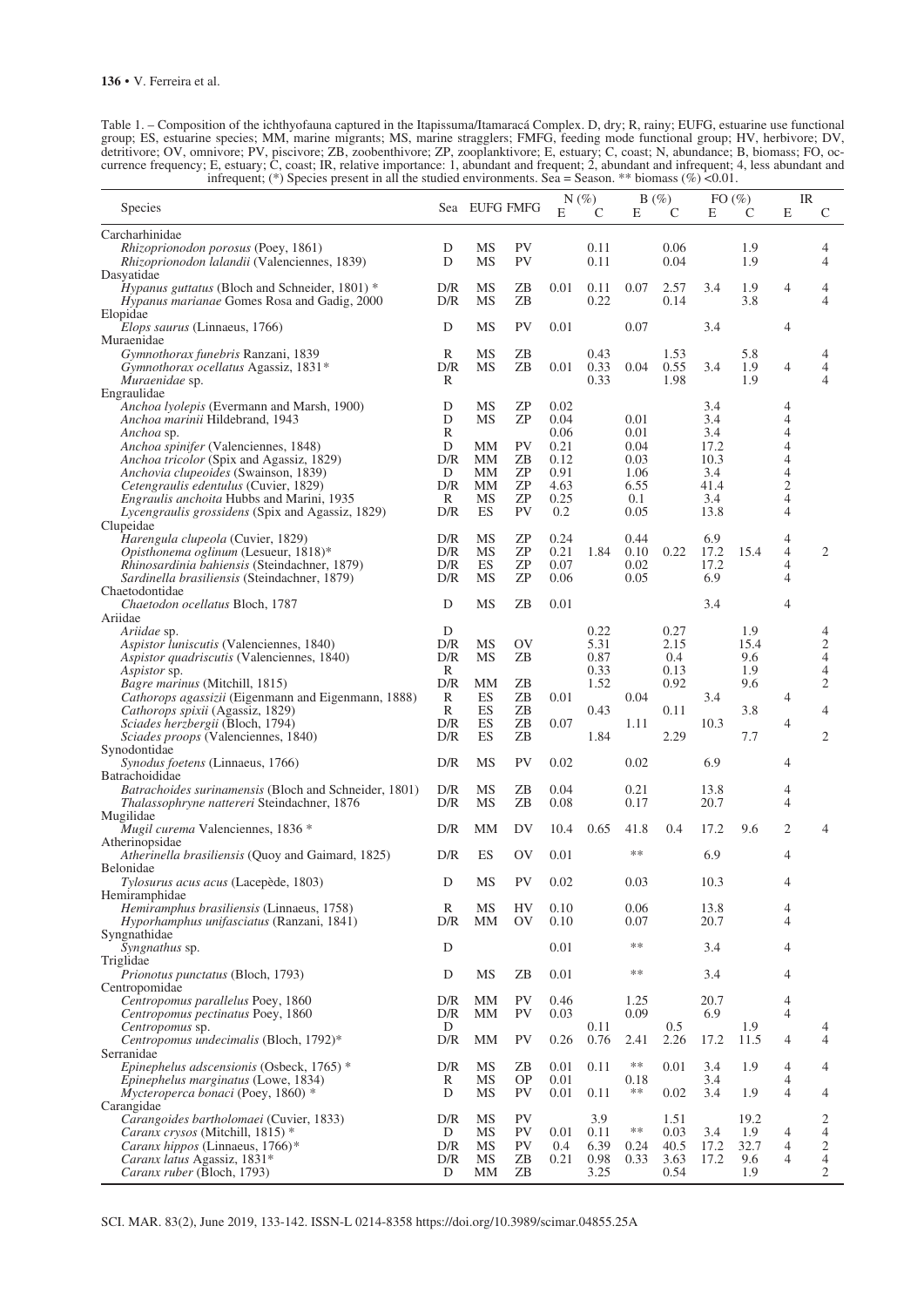Table 1 (Cont.). – Composition of the ichthyofauna captured in the Itapissuma/Itamaracá Complex. D, dry; R, rainy; EUFG, estuarine use functional group; ES, estuarine species; MM, marine migrants; MS, marine stragglers; FMFG, feeding mode functional group; HV, herbivore; DV, detritivore; OV, omnivore; PV, piscivore; ZB, zoobenthivore; ZP, zooplanktivore; E, estuary; C, coast; N, abundance; B, biomass; FO, occurrence frequency; E, estuary; C, coast; IR, relative importance: 1, abundant and frequent; 2, abundant and infrequent; 4, less abundant and infrequent; (\*) Species present in all the studied environments. Sea = Season. \*\* biomass (%) <0.01.

| Species                                                                                                                                                                                                                                                                      |                                           | Sea EUFG FMFG                          |                                               | E                                            | $N(\%)$                                      |                                              | B(%)                                        | FO $(\% )$                                 |                                             |                                                                 | IR                                                              |
|------------------------------------------------------------------------------------------------------------------------------------------------------------------------------------------------------------------------------------------------------------------------------|-------------------------------------------|----------------------------------------|-----------------------------------------------|----------------------------------------------|----------------------------------------------|----------------------------------------------|---------------------------------------------|--------------------------------------------|---------------------------------------------|-----------------------------------------------------------------|-----------------------------------------------------------------|
| Chloroscombrus chrysurus (Linnaeus, 1766)*<br>Oligoplites palometa (Cuvier, 1832) *                                                                                                                                                                                          | D/R<br>D/R                                | MS<br>MМ                               | ZΒ<br>PV                                      | 0.15<br>0.01                                 | C<br>0.54<br>1.3                             | Ε<br>0.01<br>$***$                           | C<br>0.07<br>1.14                           | E<br>13.8<br>3.4                           | C<br>9.6<br>17.3                            | E<br>$\overline{4}$<br>4                                        | $\mathsf{C}$<br>$\overline{4}$<br>4                             |
| Oligoplites saliens (Bloch, 1793)<br>Oligoplites saurus (Bloch and Schneider, 1801)*<br>Selene brownii (Cuvier, 1816)<br>Selene spixii (Castelnau, 1855)<br>Selene vômer (Linnaeus, 1758)<br>Trachinotus carolinus (Linnaeus, 1766)<br>Trachinotus falcatus (Linnaeus, 1758) | D<br>D/R<br>D/R<br>R<br>D/R<br>D/R<br>D/R | MМ<br>MМ<br>MS<br>MS<br>MS<br>MМ<br>MS | PV<br>PV<br>ZΒ<br>ΖB<br><b>PV</b><br>ZΒ<br>ZΒ | 0.01<br>0.02                                 | 0.87<br>19.5<br>0.76<br>8.99<br>0.98<br>0.98 | 0.01<br>0.01                                 | 0.25<br>6.18<br>0.41<br>5.36<br>3.03<br>3.6 | 3.4<br>10.3                                | 11.5<br>48.1<br>3.8<br>57.7<br>11.5<br>13.5 | 4<br>4                                                          | 4<br>$\mathfrak{2}$<br>$\overline{4}$<br>$\mathbf{1}$<br>4<br>4 |
| Trachinotus goodei Jordan and Evermann, 1896                                                                                                                                                                                                                                 | D/R                                       | MS                                     | ZΒ                                            |                                              | 0.76                                         |                                              | 0.53                                        |                                            | 7.7                                         |                                                                 | $\overline{4}$                                                  |
| Lutjanidae<br>Lutjanus alexandrei Moura and Lindeman, 2007<br>Lutjanus analis (Cuvier, 1828)*<br><i>Lutjanus jocu</i> (Bloch and Schneider, 1801) *<br>Lutjanus synagris (Linnaeus, 1758)                                                                                    | D/R<br>D/R<br>D/R<br>D/R                  | MS<br>MS<br>MS<br>MS                   | ΖB<br>ZΒ<br>ΖB<br>ΖB                          | 0.28<br>0.41<br>0.24<br>0.33                 | 1.08<br>0.22                                 | 0.85<br>0.13<br>0.19<br>0.03                 | 0.45<br>0.05                                | 17.2<br>41.4<br>31<br>17.2                 | 13.5<br>1.9                                 | 4<br>4<br>4<br>4                                                | 4<br>$\overline{4}$                                             |
| Gerreidae<br>Diapterus auratus Ranzani, 1842 *                                                                                                                                                                                                                               | D/R                                       | MМ                                     | ΖB                                            | 1.44                                         | 2.17                                         | 4.08                                         | 0.79                                        | 20.7                                       | 21.2                                        | 2                                                               | 2                                                               |
| Diapterus rhombeus (Cuvier, 1829) *<br>Diapterus sp.                                                                                                                                                                                                                         | D/R<br>R                                  | MМ                                     | ΖP                                            | 1.11<br>0.06                                 | 0.43                                         | 0.55<br>0.01                                 | 0.28                                        | 41.4<br>6.9                                | 3.8                                         | $\overline{c}$<br>4                                             | $\overline{4}$                                                  |
| Eucinostomus argenteus Baird and Girard, 1855 *<br>Eucinostomus gula (Quoy and Gaimard, 1824)<br>Eucinostomus havana (Nichols, 1912)<br>Eucinostomus melanopterus (Bleeker, 1863)<br><i>Eucinostomus</i> sp.<br>Eugerres brasilianus (Cuvier, 1830)                          | D/R<br>D/R<br>D/R<br>R<br>D/R<br>D/R      | MМ<br>MМ<br>MМ<br>MМ<br>MМ             | ZΒ<br>ΖB<br>ZΒ<br>ZΒ<br><b>OV</b>             | 4.69<br>2.84<br>0.18<br>0.07<br>0.52<br>0.03 | 0.33                                         | 5.75<br>1.99<br>0.25<br>0.12<br>0.05<br>0.01 | 0.07                                        | 75.9<br>55.2<br>17.2<br>3.4<br>20.7<br>6.9 | 5.8                                         | $\mathbf{1}$<br>1<br>$\overline{4}$<br>$\overline{4}$<br>4<br>4 | 4                                                               |
| Haemulidae<br>Anisotremus moricandi (Ranzani, 1842)                                                                                                                                                                                                                          | D/R                                       | MS                                     | OV                                            |                                              | 0.43                                         |                                              | 0.06                                        |                                            | 7.7                                         |                                                                 | 4                                                               |
| Anisotremus virginicus (Linnaeus, 1758)                                                                                                                                                                                                                                      | R<br>D                                    | MS                                     | OV                                            |                                              | 0.43<br>0.22                                 |                                              | 0.08                                        |                                            | 1.9                                         |                                                                 | $\overline{4}$<br>4                                             |
| Conodon nobilis (Linnaeus, 1758)<br>Genyatremus luteus (Bloch, 1790)                                                                                                                                                                                                         | R                                         | MМ<br>MS                               | ZΒ<br><b>OP</b>                               | 0.02                                         |                                              | 0.11                                         | 0.02                                        | 3.4                                        | 1.9                                         | 4                                                               |                                                                 |
| <i>Haemulon aurolineatum</i> Cuvier, 1830<br>Haemulon parra (Desmarest, 1823)                                                                                                                                                                                                | D<br>D/R                                  | <b>MS</b><br>MS                        | ZΒ<br>ZΒ                                      |                                              | 0.22<br>1.3                                  |                                              | 0.06<br>0.53                                |                                            | 1.9<br>9.6                                  |                                                                 | 4<br>$\overline{4}$                                             |
| Haemulon plumierii (Lacepède, 1801)                                                                                                                                                                                                                                          | D                                         | MS                                     | ΖB                                            |                                              | 6.18                                         |                                              | 0.89                                        |                                            | 11.5                                        |                                                                 | $\overline{\mathbf{c}}$                                         |
| Haemulon steindachneri (Jordan and Gilbert, 1882)<br><i>Pomadasys corvinaeformis</i> (Steindachner, 1868)                                                                                                                                                                    | D/R<br>D/R                                | MS<br>MS                               | ZΒ<br>ZΒ                                      |                                              | 0.43<br>2.93                                 |                                              | 0.19<br>0.45                                |                                            | 5.8<br>11.5                                 |                                                                 | $\sqrt{4}$<br>$\overline{2}$                                    |
| Pomadasys crocro (Cuvier, 1830)                                                                                                                                                                                                                                              | D/R                                       | MS                                     | ΖB                                            | 0.01                                         |                                              | 0.07                                         |                                             | 6.9                                        |                                             | 4                                                               |                                                                 |
| Sparidae                                                                                                                                                                                                                                                                     | D                                         | MS                                     | OV                                            | 0.03                                         |                                              | **                                           |                                             | 6.9                                        |                                             | 4                                                               |                                                                 |
| Archosargus probatocephalus (Walbaum, 1792)<br>Archosargus rhomboidalis (Linnaeus, 1758) *                                                                                                                                                                                   | D/R                                       | MS                                     | ZB                                            | 0.81                                         | 0.54                                         | 0.19                                         | 0.32                                        | 27.6                                       | 7.7                                         | $\overline{2}$                                                  | 4                                                               |
| Polynemidae                                                                                                                                                                                                                                                                  |                                           | MМ                                     |                                               | 0.02                                         |                                              |                                              |                                             |                                            |                                             | 4                                                               | $\overline{c}$                                                  |
| Polydactylus virginicus (Linnaeus, 1758) *<br>Sciaenidae                                                                                                                                                                                                                     | D/R                                       |                                        | ZΒ                                            |                                              | 3.14                                         | 0.05                                         | 1.01                                        | 6.9                                        | 3.8                                         |                                                                 |                                                                 |
| Bairdiella ronchus (Cuvier, 1830)                                                                                                                                                                                                                                            | D/R                                       | MМ                                     | ΖB                                            | 0.18                                         |                                              | 0.62<br>$***$                                |                                             | 13.8<br>3.4                                |                                             | 4<br>4                                                          |                                                                 |
| <i>Cynoscion</i> sp.<br>Cynoscion virescens (Cuvier, 1830)                                                                                                                                                                                                                   | D<br>D                                    | MМ                                     | ΖB                                            | 0.03<br>0.06                                 |                                              | 0.01                                         |                                             | 10.3                                       |                                             | $\overline{4}$                                                  |                                                                 |
| Isopisthus parvipinnis (Cuvier, 1830)<br>Larimus breviceps Cuvier, 1830                                                                                                                                                                                                      | R<br>R                                    | MМ<br>MМ                               | PV<br>ZΒ                                      |                                              | 0.43<br>0.33                                 |                                              | 0.39<br>0.06                                |                                            | 3.8<br>1.9                                  |                                                                 | 4<br>4                                                          |
| Menticirrhus americanus (Linnaeus, 1758)                                                                                                                                                                                                                                     | D/R                                       | MМ                                     | ΖB                                            |                                              | 0.43                                         |                                              | 0.23                                        |                                            | 5.8                                         |                                                                 | 4                                                               |
| Ophioscion sp.<br>Paralonchurus brasiliensis (Steindachner, 1875)                                                                                                                                                                                                            | D<br>D                                    | MМ                                     | ZΒ                                            | 0.01                                         | 0.33                                         | 0.03                                         | 0.04                                        | 3.4                                        | 1.9                                         | $\overline{4}$                                                  | 4                                                               |
| Stellifer stellifer (Bloch, 1790)                                                                                                                                                                                                                                            | D                                         | ES                                     | ZB                                            | 0.02                                         |                                              | 0.03                                         |                                             | 3.4                                        |                                             | 4                                                               |                                                                 |
| Mullidae<br><i>Pseudupeneus maculatus</i> (Bloch, 1793)                                                                                                                                                                                                                      | D                                         | MS                                     | ZΒ                                            |                                              | 0.11                                         |                                              | 0.02                                        |                                            | 1.9                                         |                                                                 | 4                                                               |
| Labridae                                                                                                                                                                                                                                                                     |                                           |                                        |                                               |                                              |                                              |                                              |                                             |                                            |                                             |                                                                 |                                                                 |
| Halichoeres radiatus (Linnaeus, 1758)<br>Scaridae                                                                                                                                                                                                                            | D                                         | <b>MS</b>                              | ZB                                            |                                              | 0.11                                         |                                              | 0.02                                        |                                            | 1.9                                         |                                                                 | 4                                                               |
| <i>Sparisoma radians</i> (Valenciennes, 1840)<br>Sparisoma axillare (Steindachner, 1878) *                                                                                                                                                                                   | R<br>D/R                                  | <b>MS</b><br>MS                        | HV<br>HV                                      | 0.65<br>0.23                                 | 0.65                                         | 0.14<br>0.04                                 | 0.09                                        | 1.9<br>10.3                                | 7.7                                         | 4<br>$\overline{4}$                                             | 4                                                               |
| Sparisoma cf amplum<br>Ephippidae                                                                                                                                                                                                                                            | R                                         | MS                                     | HV                                            |                                              | 0.33                                         |                                              | 0.11                                        |                                            | 3.8                                         |                                                                 | 4                                                               |
| Chaetodipterus faber (Broussonet, 1782) *                                                                                                                                                                                                                                    | D/R                                       | MМ                                     | <b>OV</b>                                     | 0.1                                          | 1.52                                         | 1.26                                         | 1.38                                        | 6.9                                        | 17.3                                        | 4                                                               | 2                                                               |
| Pomacanthidae<br>Pomacanthus paru (Bloch, 1787)                                                                                                                                                                                                                              | R                                         | MS                                     | ZP                                            |                                              | 0.11                                         |                                              | 0.01                                        |                                            | 1.9                                         |                                                                 | 4                                                               |
| Eleotridae                                                                                                                                                                                                                                                                   |                                           |                                        |                                               |                                              |                                              | $***$                                        |                                             |                                            |                                             |                                                                 |                                                                 |
| Guavina guavina (Valenciennes, 1837)<br>Gobiidae                                                                                                                                                                                                                             | D                                         | ES                                     | ZB                                            | 0.01                                         |                                              |                                              |                                             | 3.4                                        |                                             | 4                                                               |                                                                 |
| Ctenogobius boleosoma (Jordan and Gilbert, 1882)<br>Ctenogobius shufeldti (Jordan and Eigenmann, 1887)<br>Ctenogobius smaragdus (Valenciennes, 1837)<br>Ctenogobius stigmaticus (Poey, 1860)<br>Evorthodus lyricus (Girard, 1858)                                            | D<br>D/R<br>D/R<br>D/R<br>D               | ES<br>ES<br>ES<br>ES<br>MS             | DV<br>OV<br>DV<br>DV<br>DV                    | 0.13<br>0.17<br>0.48<br>3.83<br>0.01         |                                              | 0.01<br>0.03<br>0.08<br>0.35<br>$***$        |                                             | 3.4<br>20.7<br>44.8<br>48.3<br>3.4         |                                             | 4<br>4<br>4<br>2<br>$\overline{4}$                              |                                                                 |
| Gobionellus oceanicus (Pallas, 1770)                                                                                                                                                                                                                                         | D/R                                       | ES                                     | DV                                            | 2.44                                         |                                              | 4.01                                         |                                             | 58.6                                       |                                             | $\mathbf{1}$                                                    |                                                                 |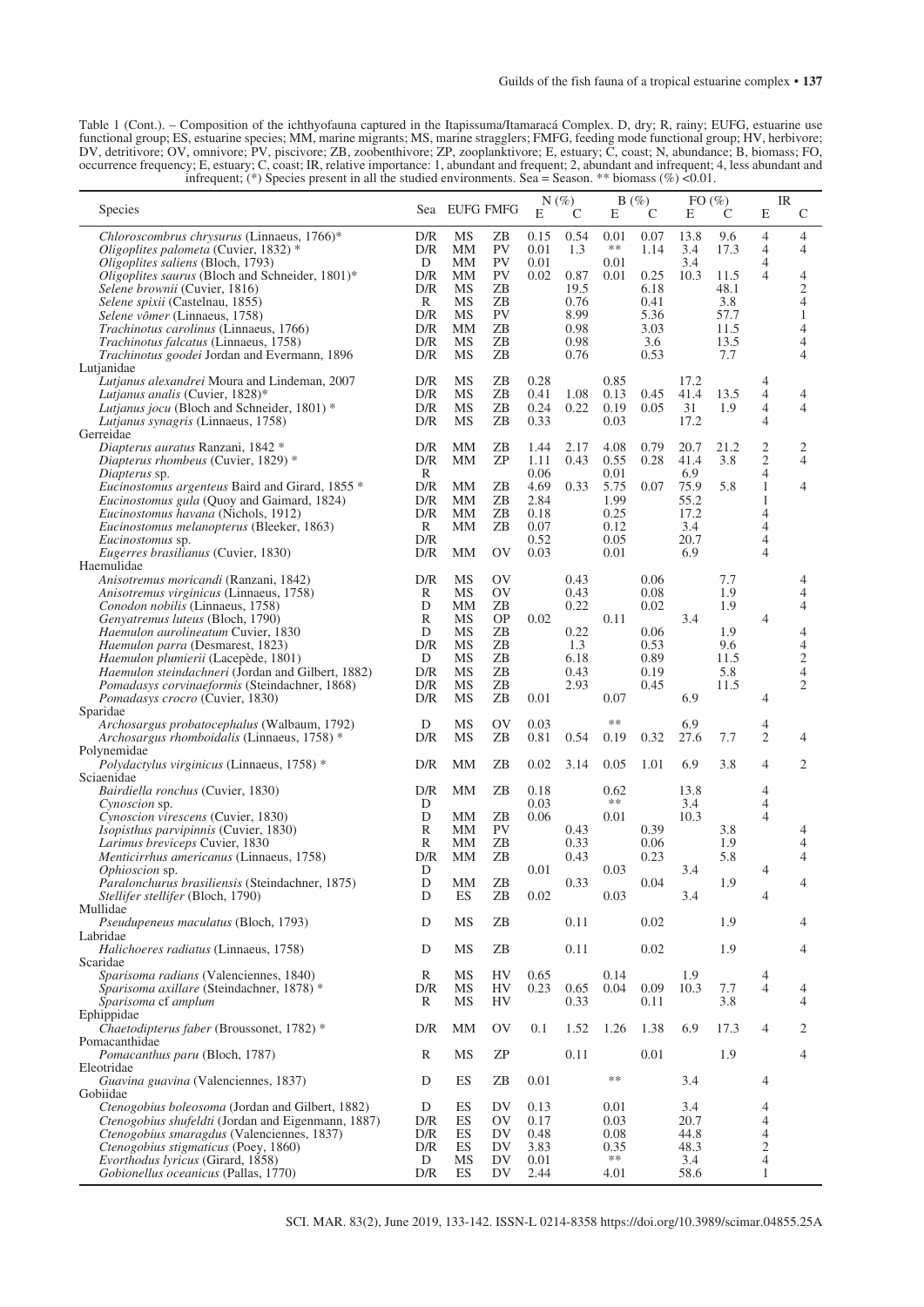| Table 1 (Cont.). – Composition of the ichthyofauna captured in the Itapissuma/Itamaracá Complex. D, dry; R, rainy; EUFG, estuarine use          |
|-------------------------------------------------------------------------------------------------------------------------------------------------|
| functional group; ES, estuarine species; MM, marine migrants; MS, marine stragglers; FMFG, feeding mode functional group; HV, herbivore;        |
| DV, detritivore; OV, omnivore; PV, piscivore; ZB, zoobenthivore; ZP, zooplanktivore; E, estuary; C, coast; N, abundance; B, biomass; FO,        |
| occurrence frequency; E, estuary; C, coast; IR, relative importance: 1, abundant and frequent; 2, abundant and infrequent; 4, less abundant and |
| infrequent; (*) Species present in all the studied environments. Sea = Season. ** biomass (%) < 0.01.                                           |

|                                                                       |              |               |                 |      | $N(\%)$       |      | B(%)          | $FO(\%)$ |               | IR             |                |
|-----------------------------------------------------------------------|--------------|---------------|-----------------|------|---------------|------|---------------|----------|---------------|----------------|----------------|
| Species                                                               |              | Sea EUFG FMFG |                 | E    | $\mathcal{C}$ | E    | $\mathcal{C}$ | E        | $\mathcal{C}$ | E              | $\mathcal{C}$  |
| Gobionellus stomatus Starks, 1913                                     | D/R          | ES            | DV              | 53.5 |               | 18.5 |               | 58.6     |               | 1              |                |
| Microgobius meeki Evermann and Marsh, 1899                            | D            | <b>MS</b>     | ZB              | 0.11 |               |      |               | 6.9      |               | 4              |                |
| Trichiuridae                                                          |              |               |                 |      |               |      |               |          |               |                |                |
| Trichiurus lepturus Linnaeus, 1758                                    | D/R          | <b>MS</b>     | <b>PV</b>       |      | 7.8           |      | 7.43          |          | 44.2          |                | 2              |
| Acanthuridae                                                          |              |               |                 |      |               |      |               |          |               |                |                |
| Acanthurus bahianus Castelnau, 1855                                   | D/R          | <b>MS</b>     | <b>HV</b>       |      | 0.43          |      | 0.07          |          | 5.8           |                | 4              |
| Acanthurus chirurgus (Bloch, 1787) *                                  | D/R          | <b>MS</b>     | <b>HV</b>       | 0.01 | 0.33          |      | 0.03          | 6.9      | 3.8           | 4              | $\overline{4}$ |
| Acanthurus coeruleus Bloch and Schneider, 1801                        | D            | <b>MS</b>     | <b>HV</b>       |      | 0.11          |      | 0.01          |          | 1.9           |                | $\overline{4}$ |
| Sphyraenidae                                                          |              |               |                 |      |               |      |               |          |               |                |                |
| Sphyraena barracuda (Edwards, 1771)                                   | D/R          | MM            | PV              | 0.05 |               | 0.38 |               | 6.9      |               | 4              |                |
| Sphyraena guachancho Cuvier, 1829 *                                   | D            | <b>MS</b>     | PV<br><b>PV</b> | 0.02 | 0.22          | 0.19 | 0.18<br>0.12  | 6.9      | 1.9           | $\overline{4}$ | 4<br>4         |
| Sphyraena viridensis Cuvier, 1829                                     | D            | <b>MS</b>     |                 |      | 0.11          |      |               |          | 1.9           |                |                |
| Scombridae                                                            |              |               | <b>PV</b>       |      |               |      |               |          |               |                |                |
| Scomberomorus brasiliensis Collette, Russo and Zavala-<br>Camin, 1978 | D            | <b>MS</b>     |                 |      | 0.22          |      | 0.13          |          | 1.9           |                | 4              |
| Paralichthyidae                                                       |              |               |                 |      |               |      |               |          |               |                |                |
| Citharichthys sp.                                                     | D/R          |               |                 | 0.11 |               | 0.02 |               | 10.3     |               | 4              |                |
| Citharichthys spilopterus Günther, 1862                               | D/R          | <b>MM</b>     | ZB              | 0.79 |               | 0.26 |               | 48.3     |               | $\overline{4}$ |                |
| <i>Etropus crossotus</i> Jordan and Gilbert, 1882                     | $\mathbb{R}$ | MM            | ZB              | 0.5  |               | 0.06 |               | 6.9      |               | $\overline{4}$ |                |
| Paralichthys brasiliensis (Ranzani, 1842)*                            | D/R          | <b>MM</b>     | ZB              | 0.01 | 0.11          | 0.02 | 0.01          | 6.9      | 1.9           | $\overline{4}$ | 4              |
| Syacium micrurum Ranzani, 1842                                        | D            | <b>MM</b>     | <b>ZB</b>       |      | 0.11          |      | 0.01          |          | 1.9           |                | 4              |
| Syacium papillosum (Linnaeus, 1758)                                   | D            | <b>MS</b>     | ZB              |      | 0.11          |      | 0.01          |          | 1.9           |                | 4              |
| Bothidae                                                              |              |               |                 |      |               |      |               |          |               |                |                |
| Bothus ocellatus (Agassiz, 1831)                                      | $\mathbb{R}$ | <b>MM</b>     | ZB              |      | 0.11          |      | **            |          | 1.9           |                | 4              |
| Achiridae                                                             |              |               |                 |      |               |      |               |          |               |                |                |
| Achirus declivis Chabanaud, 1940                                      | D            | ES            | ZB              | 0.03 |               | **   |               | 10.3     |               | 4              |                |
| Achirus lineatus (Linnaeus, 1758)                                     | D/R          | ES            | ZB              | 1.48 |               | 0.08 |               | 48.3     |               | $\mathbf{2}$   |                |
| Achirus sp.                                                           | D/R          |               |                 | 0.68 |               | 0.03 |               | 13.8     |               | $\overline{4}$ |                |
| Trinectes paulistanus (Miranda Ribeiro, 1915)                         | D            | <b>MM</b>     | ZB              | 0.21 |               | 0.01 |               | 3.4      |               | 4              |                |
| Cynoglossidae                                                         |              |               |                 |      |               |      |               |          |               |                |                |
| Symphurus tessellatus (Quoy and Gaimard, 1824)                        | D/R          | <b>MM</b>     | ZΒ              | 0.04 |               | 0.04 |               | 17.2     |               | 4              |                |
| Ostraciidae                                                           |              |               |                 |      |               |      |               |          |               |                |                |
| Lactophrys trigonus (Linnaeus, 1758)                                  | D            | <b>MS</b>     | ZB              |      | 0.11          |      | 0.28          |          | 1.9           |                | 4              |
| Tetraodontidae                                                        |              |               |                 |      |               |      |               |          |               |                |                |
| Colomesus psittacus (Bloch and Schneider, 1801)                       | D/R          | <b>MS</b>     | ZΒ              | 0.03 |               | 1.43 |               | 6.9      |               | 4              |                |
| Sphoeroides greeleyi Gilbert, 1900                                    | D/R          | ES            | <b>ZB</b>       | 0.2  |               | 0.05 |               | 27.6     |               | $\mathfrak{2}$ |                |
| Sphoeroides testudineus (Linnaeus, 1758)                              | D/R          | ES            | ZB              | 2.13 |               | 2.01 |               | 79.3     |               | 1              |                |
| Diodontidae                                                           |              |               |                 |      |               |      |               |          |               |                |                |
| Chilomycterus spinosus spinosus (Linnaeus, 1758)                      | R            | <b>MS</b>     | ZB              |      | 0.11          |      | 0.05          |          | 1.9           |                | 4              |

effectively sampled: 88 species (88% of the estimated richness) were observed in the estuary and 75 species (85% of the estimated richness) on the coast. A total of 25 species (18%) were common to both the estuary and the coast, 65 species (47%) were exclusive to the estuary and 50 species (35%) occurred only on the coast (Table 1).

In the estuary, Engraulidae (9 species), Gerreidae (9 species) and Gobiidae (8 species) were dominant in richness (S). The Gobiidae family had the highest abundance  $(\%N)$  in the dry (7694 individuals, 62%) and rainy (3776 individuals, 58%) seasons. In terms of biomass, Mugilidae were dominant during the dry season  $(114.34 \text{ kg}, 51.74\%)$ and Gobiidae during the rainy season (22.20 kg, 28%). The gobiid *Gobionelus stomatus* Starks, 1913 showed the highest abundance in both seasons (dry season 6582 individuals, 53%; rainy season 3532 individuals, 54%), while for biomass, *Mugil curema* Valenciennes, 1836 (114.39 kg, 52%) and *Cetengraulis edentulus* (Spix and Agassiz, 1829) (18 kg, 22.42%) were dominant during the dry and the rainy seasons, respectively (Table 1).

On the coast, Carangidae were dominant in richness (14 species); in abundance, with 288 individuals (49%) and 166 individuals (50%) during the dry and rainy seasons, respectively; and in biomass, with 115 kg (57%) and 203 kg (74%) in the dry and rainy seasons, respectively. In terms of species, *Selene brownii* (Cuvier, 1816) was dominant with the highest abundance d,uring the dry season (138 individuals; 23%) and *Selene vomer* (Linnaeus, 1758) during the rainy season (45 individuals, 14%), while *Trichiurus lepturus* Linnaeus, 1758 (26 kg, 13%) and *Caranx hippos* (Linnaeus, 1766) (151.59 kg, 55%) dominated in terms of biomass during the dry and the rainy seasons, respectively (Table 1).

Less abundant and infrequent species were dominant in the estuary  $(85%)$  and on the coast  $(77%)$ (Table 1). *Eucinostomus argenteus* Baird and Girard, 1855*, Eucinostomus gula* (Quoy and Gaimard, 1824)*, Ctenogobius smaragdus* (Valenciennes, 1837)*, Ctenogobius stigmaticus* (Poey, 1860)*, Gobionellus oceanicus* (Pallas, 1770)*, G. stomatus* and *Sphoeroides testudineus* (Linnaeus, 1758) were considered abundant and frequent in the estuary, and *S. vomer* in the coastal area.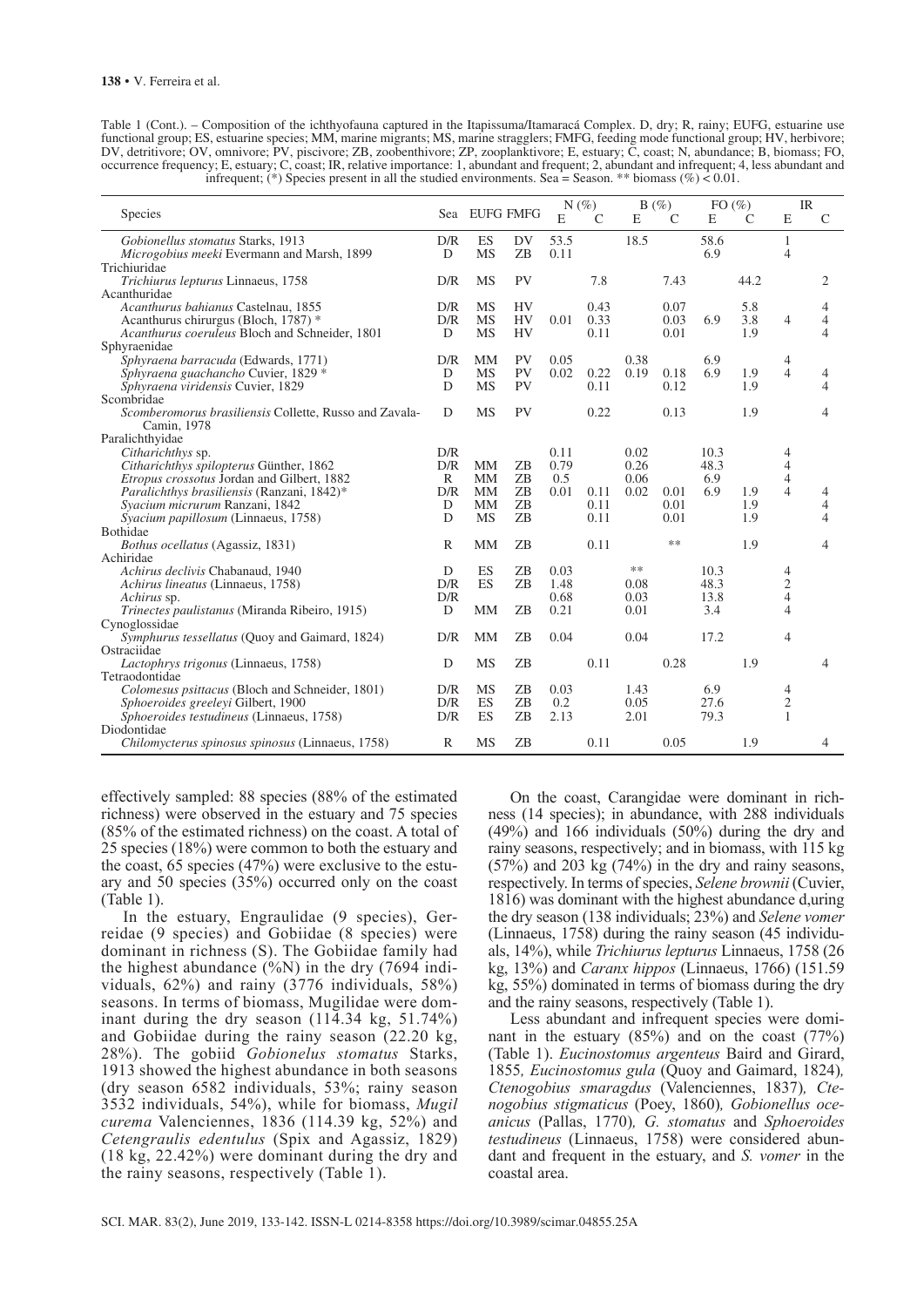

Fig. 2. – Percentage participation  $(\%)$  of richness (S), abundance (N) and biomass (B) of estuarine use guilds by season (D, dry; R, rainy) and location in the Itapissuma/Itamaracá Complex, northeastern Brazil.



Fig. 3. – Principal coordinates ordination analysis of the richness of estuarine use guilds in the estuary (circle) and coast (triangle) during the dry (empty) and rainy (full) seasons in the Itapissuma/Itamaracá Complex.

#### **Estuarine use structure**

Richness, abundance and biomass of the estuarine use guilds did not vary by season, but differences were observed between the estuary and the coast. In the estuary, marine stragglers and marine migrants dominated in richness during the dry season (33 species, 43%) and the rainy (23 species, 41%). Estuarine species showed the highest abundance in the dry season (8150 individuals, 66%) and the rainy season (4099 individuals, 64%), but in terms of biomass, marine migrants dominated throughout the year (Fig. 2). On the coast, marine stragglers were dominant in richness (38 species, 70%; 31 species, 65%), in abundance (458 individuals, 78%; 259 individuals, 79%) and in biomass (147 kg, 76%; 238 kg, 90%) in the dry and rainy seasons, respectively (Fig. 2).

The PCO analysis based on the estuarine use guilds revealed that the main effect along the first axis (82.07 %) was spatial as it discriminated the samples from the coast and the estuary. Estuarine samples were very

Table 2. – PERMANOVA test results for the effects of environment and season on the richness of estuarine use guilds in the Itapissuma/ Itamaracá Complex, northeastern Brazil.

|                               | d.f | SS.   | <b>MS</b> | Pseudo-F | D     |
|-------------------------------|-----|-------|-----------|----------|-------|
| Environment                   |     | 0.153 | 0.153     | 32.348   | 0.001 |
| Season                        |     | 0.017 | 0.017     | 3.592    | 0.069 |
| Environment <i>vs.</i> Season |     | 0.000 | 0.000     | 0.063    | 0.892 |
| Residuals                     |     | 0.037 | 0.004     |          |       |
| Total                         | 11  | 0.208 |           |          |       |



Fig. 4. – Percentage participation  $(\%)$  of richness (S), abundance  $(N)$  and biomass  $(\overline{B})$  of trophics guilds by season  $(D)$ , dry; R, rainy) and location in the Itapissuma/Itamaracá Complex, northeastern Brazil.



Fig. 5. – Principal coordinates ordination analysis of the richness of trophic guilds in the estuary (circle) and coast (triangle) during the dry (empty) and rainy (full) seasons in the Itapissuma/Itamaracá Complex.

similar between seasons, whereas coastal samples showed a more heterogeneous pattern (Fig. 3). The patterns were tested through PERMANOVA and confirmed the location (estuary and coast) effect (p<0.05). No seasonal effect was observed (Table 2, p=0.01).

## **Trophic structure**

Zoobenthivores were the richest trophic guild in the estuary: 38 species (41%) and 28 species (30%) in the dry and rainy seasons, respectively. The detritivores showed the highest abundance (15452 individuals, 62%; 10176 individuals, 53) and biomass (203 kg, 70; 82 kg, 47%) in the dry and rainy seasons, respectively (Fig. 4). On the coast, zoobenthivores also dominated in richness (30 species, 55.5%; 34 species, 60.1%) and abundance (372 individuals, 63.3%; 229 individuals, 50%), and piscivores had the greatest biomass (96 kg, 49%; 188 kg, 66.9%) in the dry and rainy seasons, respectively (Fig. 4).

Table 3. – PERMANOVA test results on the richness of trophic guilds, testing for the effects of factors environment and season in the Itapissuma/Itamaracá Complex, northeastern Brazil.

|                               | d f | SS.   | <b>MS</b>     | Pseudo-F | D     |
|-------------------------------|-----|-------|---------------|----------|-------|
| Environment                   |     | 0.077 | 0.077         | 6.919    | 0.004 |
| Season                        |     |       | $0.016$ 0.016 | 1.450    | 0.273 |
| Environment <i>vs.</i> Season |     | 0.001 | 0.001         | 0.168    | 0.925 |
| Residuals                     | 8   | 0.089 | 0.011         |          |       |
| Total                         | 11  | 0.184 |               |          |       |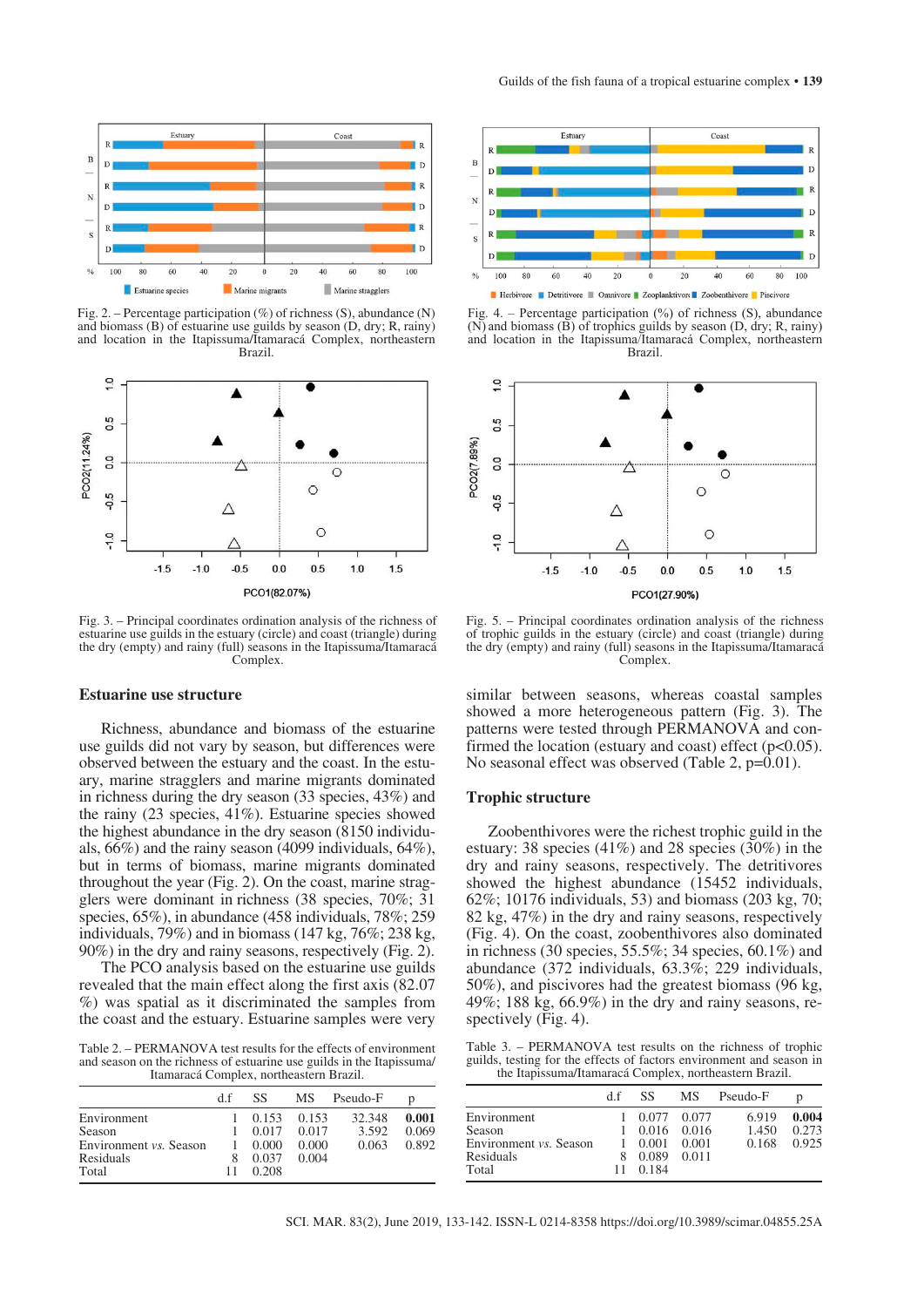The PCO based on trophic guilds discriminated samples from the estuary and from the coast along axis 1 (69.64%). In the estuary, differences were observed between the dry and rainy seasons (Fig. 5).

According to the PERMANOVA, the environments (estuary and coast) significantly influenced the abundance of the trophic guilds in the IIC (Table 3, p=0.004), confirming the groups formed by PCO (Fig. 5).

## **DISCUSSION**

Overall, species composition of the IIC was similar to that of the fish fauna typically found in other tropical estuaries (Paiva et al. 2008, Mourão et al. 2014). The observed species richness was close to the estimated richness, indicating that sampling was satisfactory, thanks to the concomitant implementation of active and passive fishing gear. Sampling is known to affect catch composition, especially its diversity (Magurran and McGill 2011), but the use of different gears provides the best estimate of structure (Kwak and Peterson 2007, Mourão et al. 2014) and diversity of fish assemblages (Mérigot et al. 2016). Different gears use different capture processes, mainly based on fish behaviour (Huse et al. 1999). In this study, the use of multiple gears was necessary, considering the differential characteristics of each environment sampled and the fact that fish species explore different habitats of a given environment differently. By exploring multiple gears in different habitats, we improved the estimation of biodiversity, thus providing as wide a variety of guilds as possible.

PCO analysis and PERMANOVA showed spatial differences in the estuarine use functional group between the estuarine and coastal areas, but temporal variations were not evidenced. Spatial segregation processes were observed in other tropical estuaries (Mourão et al. 2014, Loureiro et al. 2016) and may be related to differences in the life cycle and in species tolerance to diverse environmental stresses. Temporal changes in the composition of estuarine fish communities were not observed in the IIC, as reported in other tropical estuaries (Castillo-Rivera et al. 2002, Mendoza et al. 2009).

In the estuary, migrant species predominated in richness and biomass, and estuarine species in abundance. The high richness and biomass of marine species in the estuary can be attributed to the permanent connection between the estuarine area and the Atlantic Ocean throughout the year (Medeiros and Kjerfve 1993), allowing an uninterrupted connectivity with the marine ecosystem (Vasconcelos et al. 2015). Migratory species are of great importance in connected systems, such as estuaries and the adjacent marine area (Harrison and Whitfield 2008). In addition, the IIC is considered a system with high biodiversity and primary and secondary productivity (Vasconcelos Filho et al. 2010, Mérigot et al. 2016). The positive effect of primary productivity on species richness allows larger populations to persist, thereby reducing extinction risk and supporting a higher diversity of niche specialists (Tittensor et al. 2010). According to Vasconcelos Filho and Oliveira (1999), marine species of the IIC are mostly juveniles, some of which are of commercial value. The high abundance of estuarine species within the estuary of the IIC was mainly due to gobiids. Mérigot et al. (2016) analysed the diversity of fish communities in estuarine complexes in Brazil and revealed differences between assemblages from Itapissuma, especially due to the relatively high abundance of some species of Gobiidae. The high abundance of gobiids in tropical estuaries may be partly due to their prolonged larval duration (Shen and Tzeng 2008), closely linked to the mainly muddy substrate and thus restricting their migrations to the sea (Vasconcelos Filho and Oliveira 1999).

In the coastal environment of the IIC, the marine stragglers predominated in richness, abundance and biomass in all periods. However, the percentages of resident (estuarine) and dependent (marine migrant) species were also high, thus confirming the dependence between the estuary and coast of the IIC. The connection between continental and marine environments is an essential characteristic, as marine species are important exporters of energy to the adjacent coastal areas (Vasconcelos Filho et al. 2009). Also, the coast of the IIC offers favourable conditions for the development of the marine fish fauna as protection and food resource (Medeiros et al. 2001).

In relation to the feeding guild approach, our findings emphasized that the substrate of the IIC is of extreme importance for the high productivity in the system (CPRH 2010), contributing to the high occurrence of species with feeding habits associated with the substrate (i.e. zoobenthivores and detritivores). The high availability of organic rich detritus in mangroves may increase the feeding opportunities for detritivores (Kuo et al*.* 1999), and can be considered the main trophic contribution factor for the estuarine fish fauna (Paiva et al. 2008). In north Brazil, Loureiro et al. (2016) observed that fish assemblage was strongly associated with substrates composed of organic matter. The high richness of zoobenthivores in the estuarine area of the IIC can be attributed to the great abundance of available benthic fauna (Silva 2013). Benthos is one of the structuring elements of the food web and plays an important role in the system dynamics (Herman et al. 1999), transferring energy to fishes in estuarine environments (Buchheister and Latour 2015). Detrivores dominated in abundance and biomass mainly due to large supply of organic matter and detritus in the IIC (Vasconcelos Filho et al. 2009, 2010), which support estuarine trophic webs (Hoffman et al. 2008). The estuarine organic material of the IIC originates from various rivers (Eskinazi-Lessa et al. 1999). The river discharge, sediment resuspension, mangrove litter, waste input, terrestrial runoff and atmospheric input are sources of nutrients in the IIC estuary (Medeiros 1991). The highest proportion of detritus usually occurs in environments with great amounts of organic matter. Detritus is consumed, constituting a link between organic production and animal nutrition, and increasing the efficiency of the energy transfer between the trophic levels (Qasim and Sankaranarayanan 1972).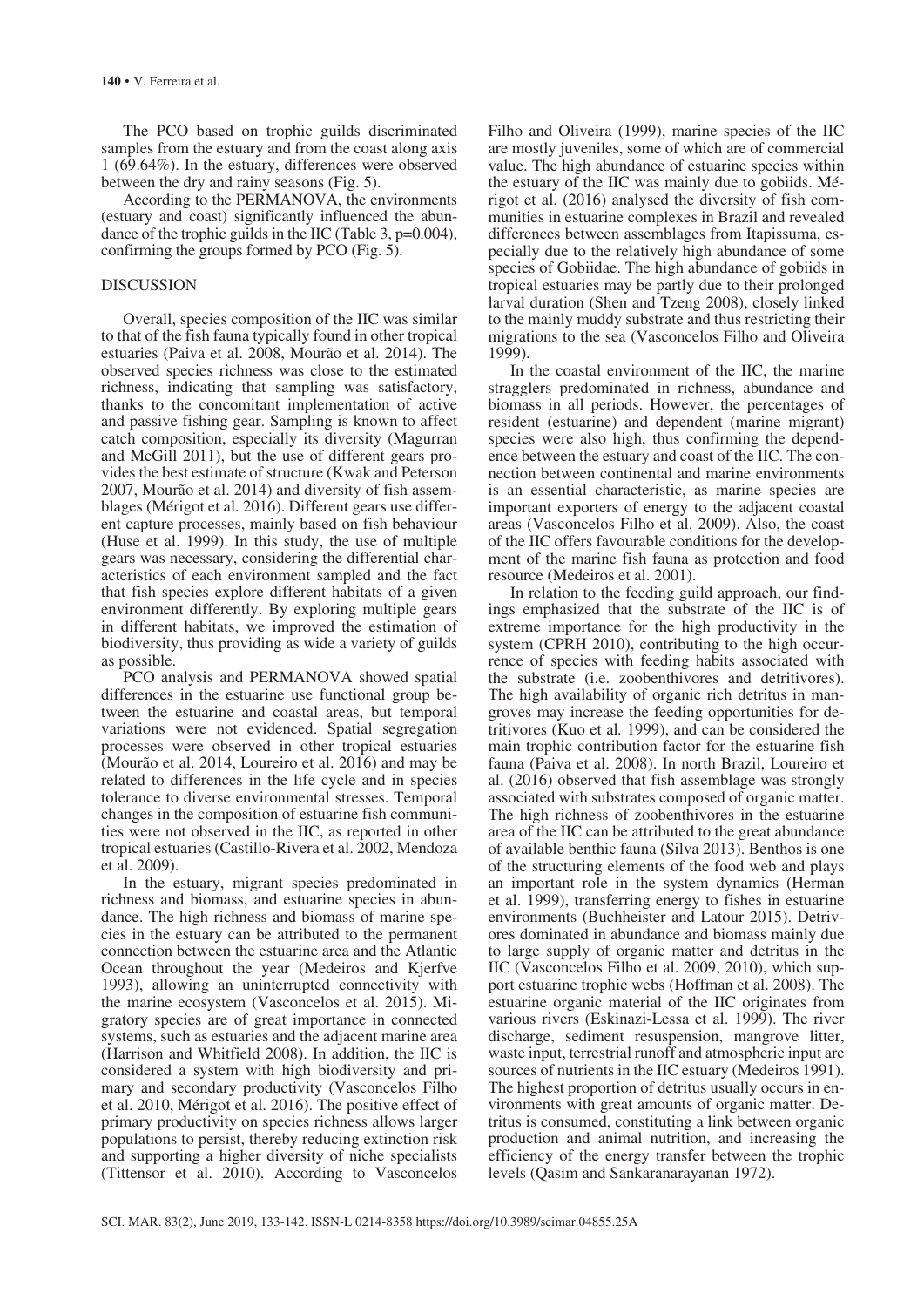The large supply of zoobenthic fauna (Silva 2013) and the sandy substrate along the coast (Almeida and Manso 2011) favour the high species richness and abundance of zoobenthivores in the IIC coastal area. Benthophagous fish are highly associated with sandy substrates (Loureiro et al. 2016). The dominance of piscivores in biomass is mainly due to large carangids, which benefit from a high supply of food in the coastal area. Carangids are visual, active predators that spend a great part of their time on the reef searching for prey (Cervigón 1972): they feed on fish and also consume benthic prey to complement their diets (Moreno-Sánchez et al. 2016).

Estuaries are dynamic ecosystems subject to notable variability of environmental conditions, and their fish assemblages show within-estuary seasonal and spatial variations, so taking into account this variability should further clarify trait patterns and drivers of estuarine fish (Henriques et al. 2017). The IIC is an important ecosystem for several species that inhabit or visit the area, mainly associated with the substrate. However, coastal areas are exposed to multiple anthropogenic pressures (Blaber and Barletta 2016) that can alter the structure and function of the fish community (Baptista et al. 2015). The anthropogenic stresses and climate changes may facilitate or inhibite the processing of detritus and consequently cause dramatic shifts in species composition, which are often long-lasting and difficult to reverse (Ooi and Chong 2011). The increase in human impacts could significantly affect the topology and functioning of the food web by altering stabilizing elements of the network and decreasing the diversity of trophic flows that ensures the resilience of the trophic structure (Lobry et al. 2008). From the point of view of ecosystem management, it is necessary to identify and understand the biotic and abiotic effects on the distribution of fish fauna as a precursor for the management and monitoring of coastal environments (Pichler et al*.* 2017).

#### ACKNOWLEDGEMENTS

The first author thanks Coordenação de Aperfeiçoamento de Pessoal de Nível Superior (CAPES) for the graduate scholarship and CNPq (Conselho Nacional de Desenvolvimento Científico) for the sandwich PhD scholarship. The last author also thanks CNPq for a research grant. The authors wish to thank the colleagues who assisted in the field and laboratory work. This work was financially supported by CAPES-COFECUB (Process 88881.142689/2017-01) and CNPq and the Instituto Nacional de Ciência e Tecnologia - Ambientes Marinhos Tropicais (CNPq Process 565054).

#### REFERENCES

Able K.W., Fahay M.P., Witting D.A., et al. 2005. Fish settlement in the ocean vs. estuary: Comparison of pelagic larval and settled juvenile composition and abundance. Estuar. Coast. Shelf Sci. 66: 280-290.

<https://doi.org/10.1016/j.ecss.2005.09.003>

Almeida T.L.M., Manso V.A.V. 2011. Sedimentologia da plata-

forma interna adjacente a Ilha de Itamaracá - Pe. Est. Geol. 21: 135-152.

- Anderson M.J. 2001. A new method for non-parametric multivariate analysis of variance. Austral Ecol. 26: 32-46. https://doi.org/10.1111/j.1442-9993.2001.01070.pp.
- Angel A., Ojeda F.P. 2001. Structure and trophic organization of subtidal fish assemblages on the northern Chilean coast: the effect of habitat complexity. Mar. Ecol. Prog. Ser. 217: 81-91.<br>https://doi.org/10.3354/meps217081 https://doi.org/10.33
- Baptista J., Martinho F., Nyitrai D., et al. 2015. Long-term functional changes in an estuarine fish assemblage. Mar. Pollut. Bull. 97: 125-134. <https://doi.org/10.1016/j.marpolbul.2015.06.025>
- Blaber S.J.M., Barletta M. 2016. A review of estuarine fish research in South America: what has been achieved and what is the future for sustainability and conservation? J. Fish Biol. 89: 537-568. https://doi.org/10.1111/jfb.12
- Buchheister A., Latour R.J. 2015. Diets and trophic-guild structure of a diverse fish assemblage in Chesapeake Bay, U.S.A. J. Fish Biol. 86: 967-992. <https://doi.org/10.1111/jfb.12621>
- Castillo-Rivera M., Zavala-Hurtado J.A., Zárate R. 2002. Exploration of spatial and temporal patterns of fish diversity and composition in a tropical estuarine system of Mexico. Rev. Fish Biol. Fish. 12: 167-177. <https://doi.org/10.1023/A:1025051027676>
- Cervigón F. 1972. Los peces. In: Ginés H., Margalef R. (eds), Ecología Marina. Dossat S. A, Caracas, pp. 308-355.
- Colwell R.K. 2013. EstimateS: Statistical estimation of species rich- ness and shared species from samples. Version 9. User's Guide and application at http://purl.oclc.org/estimate
- Colwell R.K., Mao C.X., Chang J. 2004. Interpolating, extrapolating, and comparing incidence-based species accumulation curves. Ecology 85: 2717-2727.
- CPRH. Agência Estadual de Meio Ambiente. 2010. Diagnóstico Sócio ambiental da Área de Proteção Ambiental de Santa Cruz. Companhia Pernambucana de Meio Ambiente, Recife, 388 pp.
- Elliott M., Quintino V. 2007. The estuarine quality paradox, environmental homeostasis and the difficulty of detecting anthropogenic stress in naturally stressed areas. Mar. Pollut. Bull. 54: 640-645.

<https://doi.org/10.1016/j.marpolbul.2007.02.003>

- Elliott M., Whitfield A.K., Potter I.C., et al. 2007. The guild approach to categorizing estuarine fish assemblages: A global review. Fish Fish. 8:  $241-268$ . <https://doi.org/10.1111/j.1467-2679.2007.00253.x>
- Eskinazi-Leça E., Barros H.M., Macedo S.J. 1999. Estuarine management in northeastern Brazil: the estuarine complex of Itamaracá. Trans. Ecol. Environ. 27: 247-256.
- Feyrer F., Cloern J.E., Brown L.R., et al. 2015. Estuarine fish communities respond to climate variability over both river and ocean basins. Glob. Chang. Biol. 21: 3608-3619. https://doi.org/10.1111
- Froese R., Pauly D. 2007. FishBase. Version 06/2018. http:// www.fishbase.
- Garcia A.M., Vieira J.P. 2001. O aumento da diversidade de peixes no estuário da Lagoa dos Patos durante o episódio El Niño 1997-1998. Atlântica 23: 133-152.
- Garrison L.P., Link J. 2000. Fishing effects on spatial distribution and trophic guild structure of the fish community in the Georges Bank region. ICES J. Mar. Sci. 57: 723-730. <https://doi.org/10.1006/jmsc.2000.0713>
- Gray J.S., Elliott M. 2009. Ecology of Marine Sediments: From Science to Management. Oxford Univ. Press, NY, 256 pp.
- Harrison T.D., Whitfield A.K. 2008. Geographical and typological changes in fish guilds of South African estuaries. J. Fish Biol. 73: 2542-2570.

https://doi.org/10.1111/j.1095-8649.2008.02108.

- Henriques S., Guilhaumon F., Villéger S. 2017. Biogeographical region and environmental conditions drive functional traits of estuarine fish assemblages worldwide. Fish Fish. 18: 752-771. <https://doi.org/10.1111/faf.12203>
- Herman P.M.J., Middelburg J.J., van de Koppel J., et al. 1999. Ecology of Estuarine Macrobenthos. Adv. Ecol. Res. 29: 195-240.<br>https://doi.org/10.1016/S0065-2504(08)60194-4. https://doi.org/10.1016/S0065
- Hoffman J.C., Bronk D.A., Olney J.E. 2008. Organic matter sources supporting lower food web production in the tidal freshwater portion of the York River estuary, Virginia. Estuaries and Coasts 31: 898-911. <https://doi.org/10.1007/s12237-008-9073-4>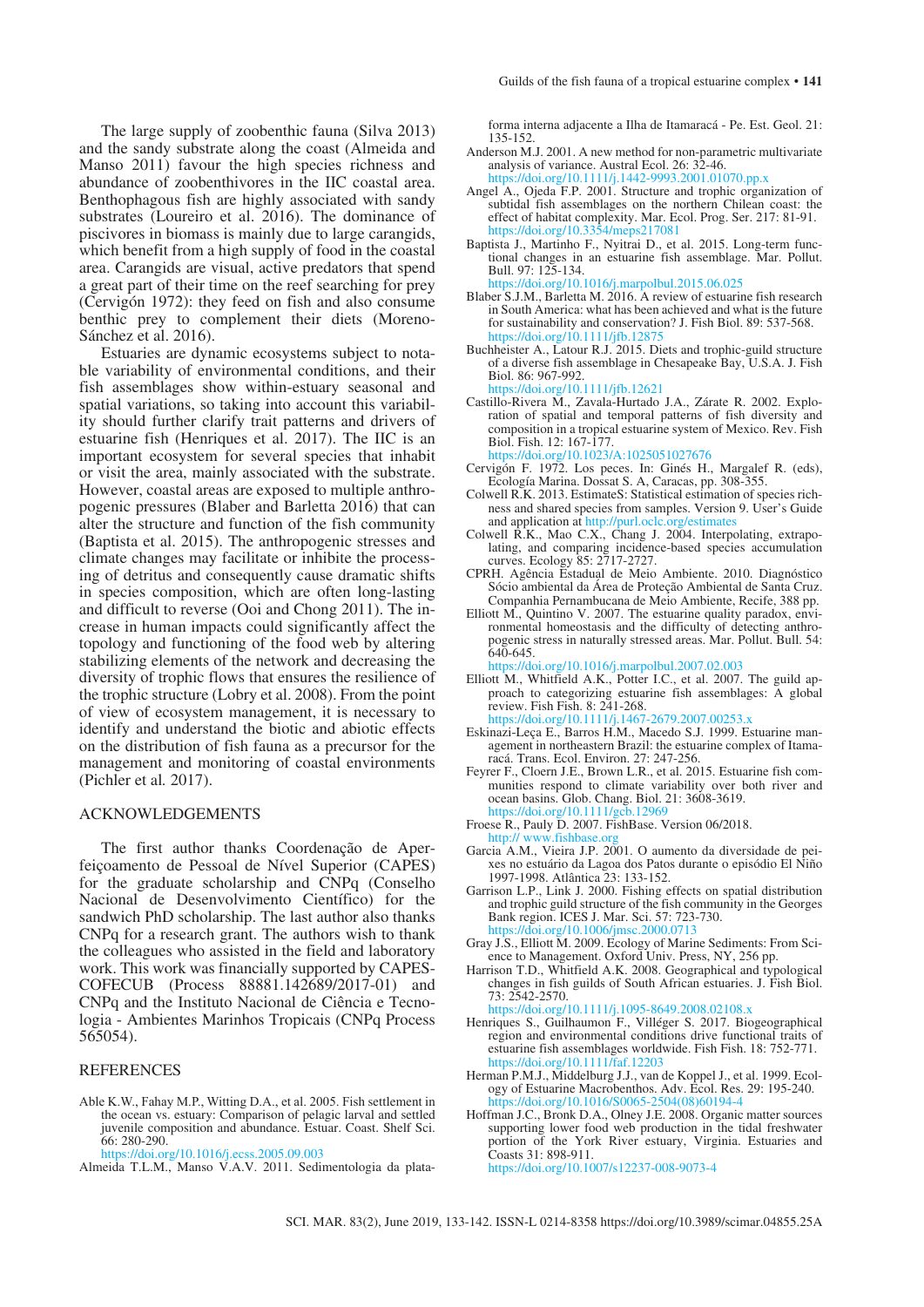- Huse I., Gundersen A.C., Nedreaas K.H. 1999. Relative selectivity of Greenland halibut (Reinhardtius hippoglossoides, Walbaum) by trawls, longlines and gillnets. Fish. Res. 44: 75-93. https:// doi.org/10.1016/S0165-7836(99)00041-7
- Kempf M. 1970. Nota preliminar sobre os fundos costeiros da região de Itamaracá (Norte do Estado de Pernambuco, Brasil). Trab. Oceanog. Univ. Fed. Pernambuco 11: 95-111.
- Kuo S., Lin H., Shao K. 1999. Fish assemblages in the mangrove creeks of northern and southern Taiwan. Estuaries and Coasts 22: 1004-1015. <https://doi.org/10.2307/1353079>
- Kwak T.J., Peterson J.T. 2007. Community indices, parameters, and comparisons. In: Guy C.S., Brown M.L. (eds), Analysis and interpretation of freshwater fisheries data. American Fisheries Society, Maryland, pp. 677-763.
- Lobry J., David V., Pasquaud S., et al. 2008. Diversity and stability of an estuarine trophic network. Mar. Ecol. Prog. Ser. 358: 13-25.
- <https://doi.org/10.3354/meps07294>
- Loureiro S.N., Reis-Filho J.A., Giarrizzo T. 2016. Evidence for habitat-driven segregation of an estuarine fish assemblage. J. Fish Biol. 55: 804-820.

https://doi.1111/jfb.13017

- Macêdo S.J., Flores Montes M.J., Lins I.C. 2000. Características abióticas da área. In: Barros H.M., Eskinazi-Leça E., Macêdo S.J., et al. (eds), Gerenciamento participativo de estuários e manguezais. UFPE, Recife, pp. 7-25.
- Magurran A.E., McGill B.J. 2011. Biological Diversity Frontiers in Measurement and Assessment. Oxford Univ. Press, New York, 345 pp.
- Medeiros C. 1991. Circulation and mixing processes in the Itamaracá estuarine system, Brazil. Ph.D. thesis, Univ. South Carolina, 131 pp.
- Medeiros C., Kjerfve B. 1993. Hidrology of a tropical estuarine system: Itamaracá, Brazil. Estuar. Coast. Shelf Sci. 36: 495-515.
- Medeiros C., Kjerfve B., Araújo Filho M., et al. 2001. The Itamaracá Estuarine Ecosystem, Brazil. In: Seelinger U., Kjerfve B. (eds), Ecological Studies: Coastal Marine Ecosystems of Latin America. Springer-Verlag, New York, pp. 71-81.
- Mendoza E., Castillo-Rivera M., Zárate-Hernández R., et al. 2009. Seasonal variations in the diversity, abundance, and composition of species in an estuarine fish community in the Tropical Eastern Pacific, Mexico. Ichthyol. Res. 56: 330-339.<br>https://doi.org/10.1007/s10228-009-0102-5 https://doi.org/10.1007
- Mérigot B., Frédou F.L., Viana A.P., et al. 2016. Fish assemblages in tropical estuaries of northeastern Brazil: A multi-component diversity approach. Ocean Coast. Manag. 143: 175-183. <https://doi.org/10.1016/j.ocecoaman.2016.08.004>
- Moreno-Sánchez X.G., Palacios-Salgado D.S., Abitia-Cárdenas L.A., et al. 2016. Importance of benthos in the trophic structure of the ichthyofauna of Los Frailes reef, Gulf of California, Mexico. In: Riosmena-Rodriguez R. (ed), Marine benthos: biology, ecosystem functions, and environmental impact. Nova Science Publishers, New York, pp. 1-37.
- Mourão K.R.M., Ferreira V., Lucena-Frédou F. 2014. Composition of functional ecological guilds of the fish fauna of the internal sector of the amazon estuary, pará, Brazil. An. Acad. Bras. Cienc. 86: 1783-1800.<br>https://doi.org/10.1590/0001-3765201420130503 <https://doi.org/10.1590/0001-3765201420130503>
- Nelson J.S., Grande T.C., Wilson M.V.H. 2016. Fishes of the world. Wiley & Sons, New Jersey, 299 pp.
- Ooi A.L., Chong V.C. 2011. Larval fish assemblages in a tropical mangrove estuary and adjacent coastal waters: offshore-inshore flux of marine and estuarine species. Cont. Shelf Res. 31: 1599-1610. <https://doi.org/10.1016/j.csr.2011.06.016>
- Paiva A.C.G., Coelho P.A., Torres M.F.A. 2005. Influência dos fatores abióticos sobre a macrofauna de substratos inconsolidados da zona entre-marés no canal de Santa Cruz, Pernambuco, Brasil. Arq. Ciên. Mar. 38: 85-92.
- Paiva A.C.G., Chaves P.D.T.D.C., Araújo M.E. 2008. Estrutura e organização trófica da ictiofauna de águas rasas em um estuário

tropical. Rev. Bras. Zool. 25: 647-661.<br>https://doi.org/10.1590/S0101-81752008000400010 doi.org/10.1590/S0101-8175

- Pichler H.A., Gary C.A., Broadhurst M.K., et al. 2017. Seasonal and environmental influences on recruitment patterns and habitat usage among resident and transient fishes in a World Heritage Site subtropical estuary. J. Fish Biol. 90: 396-416. <https://doi.org/10.1111/jfb.13191>
- Qasim S.Z., Sankaranarayanan V.N. 1972. Organic detritus of a tropical estuary. Mar. Biol. 15: 193-199.
- R Core Team. 2018. R: A language and environment for statistical computing. R Foundation for Statistical Computing, Vienna, Austria.
- Ray G.C. 2005. Connectivities of estuarine fishes to the coastal realm. Estuar. Coast. Shelf Sci. 64: 18-32.<br>https://doi.org/10.1016/j.ecss.2005.02.003 <https://doi.org/10.1016/j.ecss.2005.02.003>
- Root R.B. 1967. The niche exploitation pattern of the blue-gray gnatcatcher. Ecol. Monographs 37: 317-350.
- Shen K., Tzeng W. 2008. Reproductive strategy and recruitment dynamics of amphidromous goby Sicyopterus japonicus as revealed by otolith microstructure. J. Fish Biol. 73: 2497-2512. <https://doi.org/10.1111/j.1095-8649.2008.02102.x>
- Silva A.M.C. 2013. Composição da meiofauna na ilha de Itamaracá e sua relação com a descrição morfoscópica e morfométrica dos grãos, Pernambuco. Rev. Nord. Zool. 7: 34-47.
- Smith E.P., van Belle G. 1984. Nonparametric Estimation of Species Richness. Biometrics 40: 119-129. <https://doi.org/10.2307/2530750>
- Tittensor D., Mora C., Jetz W., et al. 2010. Global patterns and predictors of marine biodiversity across taxa. Nature 466: 1098-1101.

<https://doi.org/10.1038/nature09329>

Vasconcelos R.P., Henriques S., França S., et al. 2015. Global patterns and predictors of fish species richness in estuaries. J. Anim. Ecol. 84: 1331-1341.

<https://doi.org/10.1111/1365-2656.12372>

- Vasconcelos Filho A.L., Oliveira A.M.E. 1999. Composição e ecologia da ictiofauna do Canal de Santa Cruz (Itamaracá-PE, Brasil). Trab. Ocean. UFPE 27: 101-113.
- Vasconcelos Filho A.L., Neumann-Leitão S., Eskinazi-Leça E., et al. 2003. Trophic interactions between fish and other compartment communities in a tropical estuary in Brazil as indicator of environmental quality. Adv. Ecol. Sci. 18: 173-183.
- Vasconcelos Filho A.L., Neumann-Leitão S., Eskinazi-Leça E., et al. 2009. Hábitos alimentares de consumidores primários da ictiofauna do sistema estuarino de Itamaracá (Pernambuco - Brasil). Rev. Bras. Eng. Pesca 4: 21-31.
- Vasconcelos Filho A.L., Neumann-Leitão S., Eskinazi-Leça E., et al. 2010. Hábitos alimentares de peixes consumidores secundários do Canal de Santa Cruz, Pernambuco, Brasil. Trop. Oceanogr. 38: 121-128.<br>https://doi.org/10.5914/trop

 $\overline{\text{doi.org}}/10.5914/\text{tropocean}.v38i2.5166$ 

WoRMS Editorial Board. 2019. World Register of Marine Species. Accesed on 10/02/2019, at <http://www.marinespecies.org/>

## SUPPLEMENTARY MATERIAL

The following supplementary material is available through the on- line version of this article and at the following link: <http://scimar.icm.csic.es/scimar/supplm/sm04855esm.pdf>

- Fig. S1. Species accumulation curve of the estuary (A) and coast (B), computed by a random method without replacement. Mean species richness value ± SD.
- Table S1. Data collection dates according to the environmental and type of fishing gear utilised in the Itapissuma/Itamaracá Complex, northeastern Brazil.
- Table S2. Literature utilised for classication of the ecologic guilds of the ichthyofauna captured in the Itapissuma/Itamaracá Complex, northeastern Brazil. EUFG-Estuarine Use Functional Groups; FMFG-Feeding Mode Functional Groups, basead El- liott et al. (2007).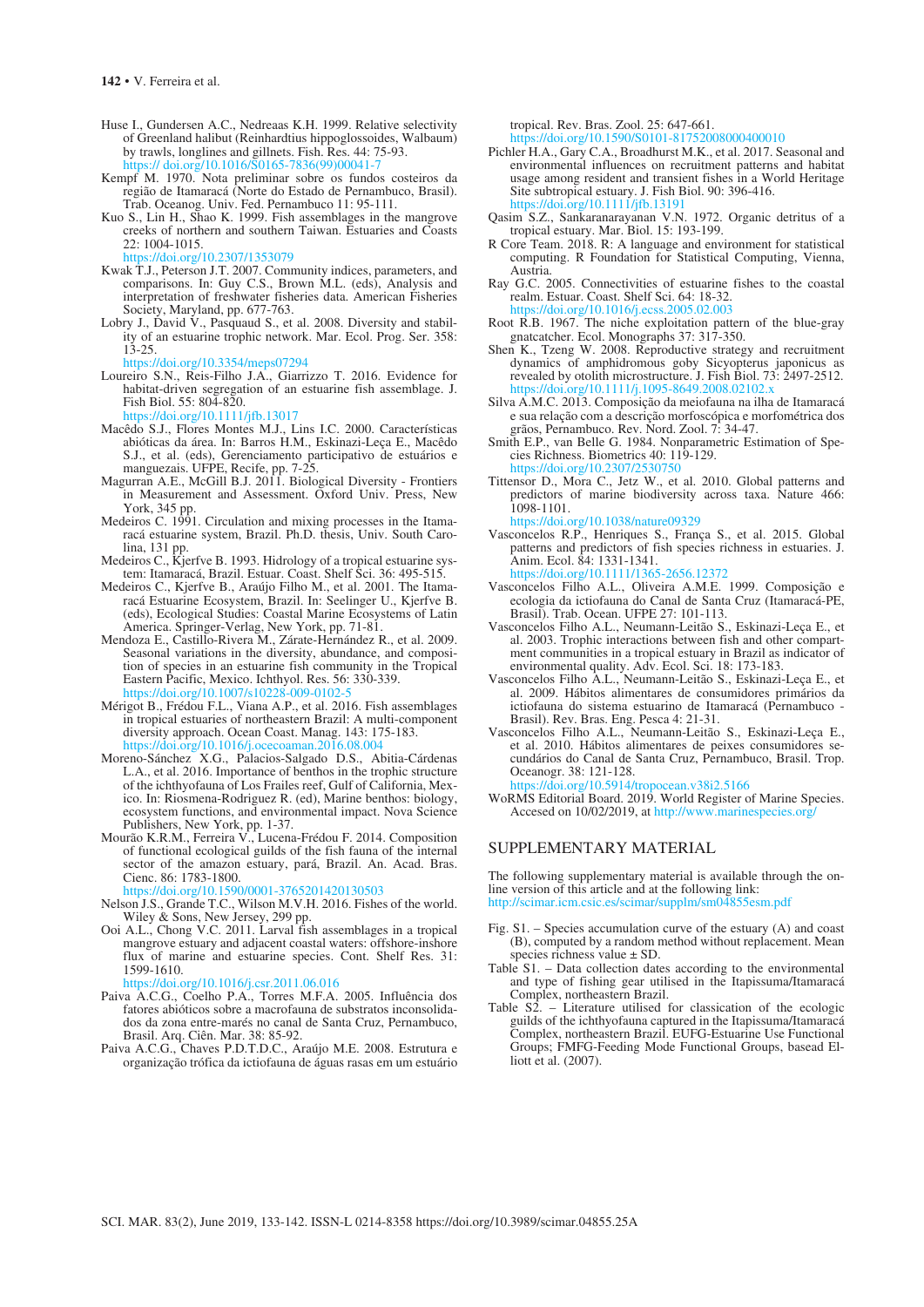# **Composition of the fish fauna in a tropical estuary: the ecological guild approach**

Valdimere Ferreira, François Le Loc'h, Frédéric Ménard, Thierry Frédou, Flávia L. Frédou

Supplementary material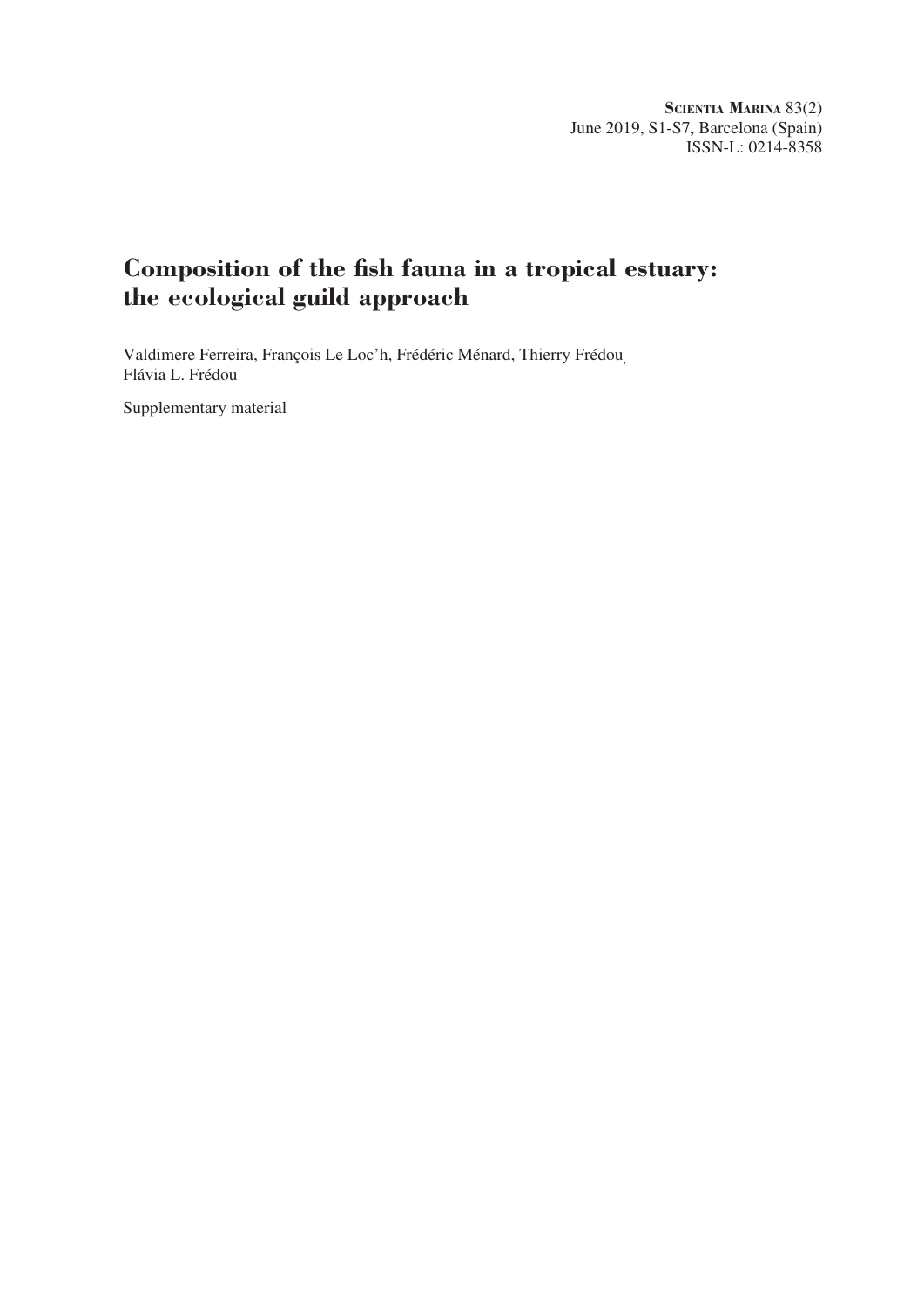

Fig. S1. – Species accumulation curve of the estuary (A) and coast (B), computed by a random method without replacement. Mean species richness value ± SD.

|  |  |                      |  |  | Table S1. – Data collection dates according to the environmental and type of fishing gear utilised in the Itapissuma/Itamaracá Complex, |  |
|--|--|----------------------|--|--|-----------------------------------------------------------------------------------------------------------------------------------------|--|
|  |  | northeastern Brazil. |  |  |                                                                                                                                         |  |

| Environmental | Season | Fishing gear     | Date        | Set |
|---------------|--------|------------------|-------------|-----|
| Estuary       | Dry    | Block net        | January-13  |     |
|               |        |                  | November-13 |     |
|               |        |                  | March-14    |     |
|               |        | Seine net        | January-13  | 3   |
|               |        |                  | November-13 | 3   |
|               |        |                  | March-14    | 3   |
|               | Rainy  | Block net        | $May-13$    |     |
|               |        |                  | August-13   |     |
|               |        |                  | $May-14$    |     |
|               |        | Seine net        | $May-13$    |     |
|               |        |                  | August-13   | 3   |
|               |        |                  | $May-14$    | 3   |
| Coast         | Dry    | Gill net         | February-13 | 3   |
|               |        |                  | November-13 | 3   |
|               |        |                  | March-14    | 3   |
|               |        | Tidal fixed trap | February-13 | 6   |
|               |        |                  | November-13 | 6   |
|               |        |                  | February-14 | 6   |
|               | Rainy  | Gill net         | $May-13$    | 3   |
|               |        |                  | August-13   | 3   |
|               |        |                  | June- $14$  | 3   |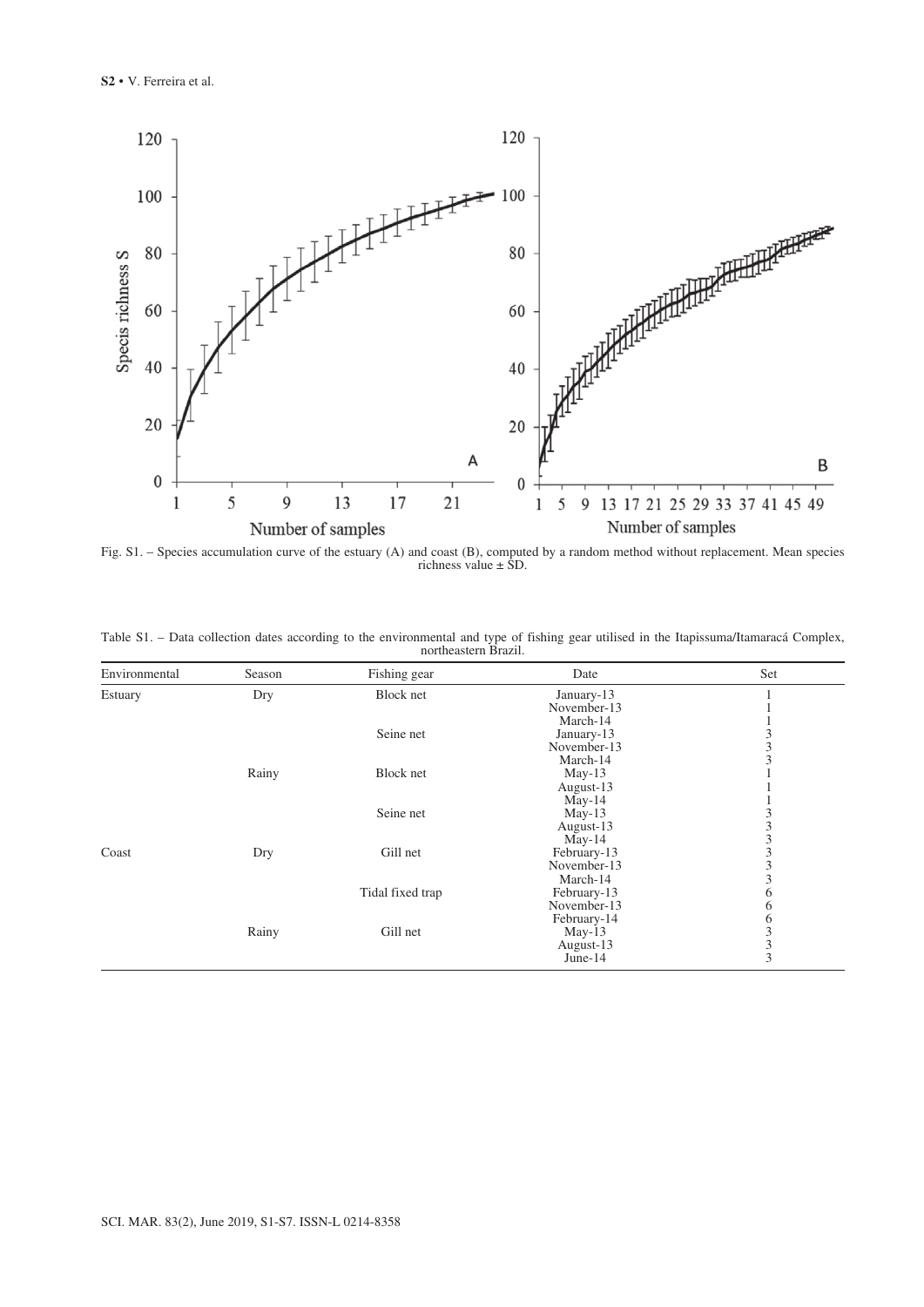| Table S2. $\rightarrow \neq$ Literature utilised for classication of the ecologic guilds of the ichthyofauna captured in the Itapissuma/Itamaracá Complex, |  |
|------------------------------------------------------------------------------------------------------------------------------------------------------------|--|
| northeastern Brazil. EUFG-Estuarine Use Functional Groups; FMFG-Feeding Mode Functional Groups, basead Elliott et al. (2007).                              |  |

|                                             | Reference                                                                |                                                       |  |  |  |
|---------------------------------------------|--------------------------------------------------------------------------|-------------------------------------------------------|--|--|--|
| <b>Species</b>                              | <b>EUFG</b>                                                              | <b>FMFG</b>                                           |  |  |  |
|                                             |                                                                          |                                                       |  |  |  |
| Rhizoprionodon porosus                      | Lessa and Almeida 1997                                                   | Lessa and Almeida 1997                                |  |  |  |
| Rhizoprionodon lalandii                     | Silva and Almeida 2001                                                   | Bornatowski et al. 2014                               |  |  |  |
| Hypanus guttatus                            | Vasconcelos Filho and Oliveira 1999                                      | Gianeti 2011                                          |  |  |  |
| Hypanus marianae                            | Shibuya and Rosa 2011                                                    | Shibuya and Rosa 2011                                 |  |  |  |
| Elops saurus                                | Vasconcelos Filho and Oliveira 1999                                      | Froese and Pauly 2019                                 |  |  |  |
| Gymnothorax funebris                        | Vasconcelos Filho and Oliveira 1999                                      | Froese and Pauly 2019                                 |  |  |  |
| Gymnothorax ocellatus                       | Froese and Pauly 2019                                                    | Santos and Castro 2003                                |  |  |  |
| Anchoa lyolepis                             | Froese and Pauly 2019                                                    | Froese and Pauly 2019                                 |  |  |  |
| Anchoa marinii                              | Froese and Pauly 2019                                                    | Froese and Pauly 2019                                 |  |  |  |
| Anchoa spinifer                             | Vasconcelos Filho and Oliveira 1999                                      | Nizinski and Munroe 2002                              |  |  |  |
| Anchoa tricolor                             | Araúio et al. 2008                                                       | Araújo et al. 2008                                    |  |  |  |
| Anchovia clupeoides                         | Vasconcelos Filho and Oliveira 1999                                      | Paiva et al. 2008                                     |  |  |  |
| Cetengraulis edentulus                      | Vasconcelos Filho and Oliveira 1999                                      | Paiva et al. 2008                                     |  |  |  |
| Engraulis anchoita                          | Froese and Pauly 2019                                                    | Vasconcellos et al. 1998                              |  |  |  |
| Lycengraulis grossidens                     | Mai and Vieira 2013                                                      | Bortoluzzi et al. 2006                                |  |  |  |
| Harengula clupeola                          | Vasconcelos Filho and Oliveira 1999                                      | Paiva et al. 2008                                     |  |  |  |
| Opisthonema oglinum                         | Vasconcelos Filho and Oliveira 1999                                      | Vasconcelos Filho 1979                                |  |  |  |
| Rhinosardinia bahiensis                     | Clark and Pessanha 2015                                                  | Clark and Pessanha 2015                               |  |  |  |
| Sardinella brasiliensis                     | Castello 2007                                                            | Castello 2007                                         |  |  |  |
| Chaetodon ocellatus                         | Froese and Pauly 2019                                                    | Froese and Pauly 2019                                 |  |  |  |
|                                             | Denadai et al. 2012                                                      | Denadai et al. 2012                                   |  |  |  |
| Aspistor luniscutis                         |                                                                          |                                                       |  |  |  |
| Aspistor quadriscutis                       | Denadai et al. 2012                                                      | Denadai et al. 2012                                   |  |  |  |
| Bagre marinus                               | Segura-Berttolini and Mendoza-Carranza 2013                              | Mendonza-Carranza 2003                                |  |  |  |
| Cathorops agassizii                         | Dantas 2012                                                              | Dantas 2012                                           |  |  |  |
| Cathorops spixii                            | Vasconcelos Filho and Oliveira 1999                                      | Possato 2010                                          |  |  |  |
| Sciades herzbergii                          | Vasconcelos Filho and Oliveira 1999                                      | Possato 2010                                          |  |  |  |
| Sciades proops                              | Vasconcelos Filho and Oliveira 1999                                      | Guedes and Vasconcelos Filho 1980                     |  |  |  |
| Synodus foetens                             | Vasconcelos Filho and Oliveira 1999                                      | Cruz-Escalona et al. 2005                             |  |  |  |
| Batrachoides surinamensis                   | Froese and Pauly 2019                                                    | Collette 2010                                         |  |  |  |
| Thalassophryne nattereri                    | Vasconcelos Filho and Oliveira 1999                                      | Sampaio and Nottingham 2008                           |  |  |  |
| Guavina guavina                             | Vasconcelos Filho and Oliveira 1999                                      | Teixeira 1994                                         |  |  |  |
| Ctenogobius boleosoma                       | Vasconcelos Filho and Oliveira 1999                                      | Vasconcelos Filho et al. 2009                         |  |  |  |
| Ctenogobius shufeldti                       | Wyanski and Targett 2000                                                 | Contente et al. 2012                                  |  |  |  |
| Ctenogobius smaragdus                       | Vasconcelos Filho and Oliveira 1999                                      | Lima 2015                                             |  |  |  |
| Ctenogobius stigmaticus                     | Vasconcelos Filho and Oliveira 1999                                      | Lima 2015                                             |  |  |  |
| Evorthodus lyricus                          | Vasconcelos Filho and Oliveira 1999                                      | <b>STRI 2017</b>                                      |  |  |  |
| Gobionellus oceanicus                       | Vasconcelos Filho and Oliveira 1999                                      | Vasconcelos Filho et al. 2009                         |  |  |  |
| Gobionellus stomatus                        | Vasconcelos Filho and Oliveira 1999                                      | Lima 2015                                             |  |  |  |
| Microgobius meeki                           | WoRMS Editorial Board 2019                                               | Froese and Pauly 2019                                 |  |  |  |
| Mugil curema                                | Vasconcelos Filho and Oliveira 1999                                      | Medeiros 2013                                         |  |  |  |
| Atherinella brasiliensis                    | Vasconcelos Filho and Oliveira 1999                                      | Paiva et al. 2008                                     |  |  |  |
| Tylosurus acus acus                         | WoRMS Editorial Board 2019                                               | Froese and Pauly 2019                                 |  |  |  |
| Hemiramphus brasiliensis                    | Vasconcelos Filho and Oliveira 1999                                      | Schwamborn 2004                                       |  |  |  |
| Hyporhamphus unifasciatus                   | Vasconcelos Filho and Oliveira 1999                                      | Trigueiro 2013                                        |  |  |  |
| Carangoides bartholomaei                    | Froese and Pauly 2019                                                    | Paiva et al. 2008                                     |  |  |  |
| Caranx crysos                               | Froese and Pauly 2019                                                    | Sley et al. 2009                                      |  |  |  |
| Caranx hippos                               | Vasconcelos Filho and Oliveira 1999                                      | Temóteo et al. 2015                                   |  |  |  |
| Caranx latus                                | Vasconcelos Filho and Oliveira 1999                                      | Temóteo et al. 2015                                   |  |  |  |
| Caranx ruber                                | Froese and Pauly 2019                                                    | Froese and Pauly 2019                                 |  |  |  |
| Chloroscombrus chrysurus                    | Vasconcelos Filho and Oliveira 1999                                      |                                                       |  |  |  |
|                                             | Vasconcelos Filho and Oliveira 1999                                      | Silva and Lopes 2002<br>Vasconcelos Filho et al. 2010 |  |  |  |
| Oligoplites palometa<br>Oligoplites saliens | Vasconcelos Filho and Oliveira 1999                                      | Winik et al. 2007                                     |  |  |  |
|                                             |                                                                          |                                                       |  |  |  |
| Oligoplites saurus<br>Selene brownii        | Vasconcelos Filho and Oliveira 1999<br><b>WoRMS Editorial Board 2019</b> | Vasconcelos Filho et al. 2010<br>Bomfim 2014          |  |  |  |
|                                             |                                                                          |                                                       |  |  |  |
| Selene spixii                               | WoRMS Editorial Board 2019<br>Vasconcelos Filho and Oliveira 1999        | Froese and Pauly 2019                                 |  |  |  |
| Selene vômer                                |                                                                          | Daros 2014                                            |  |  |  |
| Trachinotus carolinus                       | Denadai et al. 2013                                                      | Stefanoni 2008                                        |  |  |  |
| Trachinotus falcatus                        | Vasconcelos Filho and Oliveira 1999                                      | Höflin et al. 1998                                    |  |  |  |
| Trachinotus goodei                          | <b>WoRMS Editorial Board 2019</b>                                        | Stefanoni 2008                                        |  |  |  |
| Sphyraena barracuda                         | Vasconcelos Filho and Oliveira 1999                                      | Akadje et al. 2013                                    |  |  |  |
| Sphyraena guachancho                        | Bonecker et al. 2014                                                     | Froese and Pauly 2019                                 |  |  |  |
| Sphyraena viridensis                        | Barreiros et al. 2002                                                    | Barreiros et al. 2002                                 |  |  |  |
| Citharichthys spilopterus                   | Vasconcelos Filho and Oliveira 1999                                      | Vasconcelos Filho et al. 2010                         |  |  |  |
| Etropus crossotus                           | Oliveira and Favarro 2011                                                | Paiva et al. 2008                                     |  |  |  |
| Paralichthys brasiliensis                   | Vasconcelos Filho and Oliveira 1999                                      | Froese and Pauly 2019                                 |  |  |  |
| Syacium micrurum                            | Vasconcelos Filho and Oliveira 1999                                      | Lucato 1997                                           |  |  |  |
| Syacium papillosum                          | Lucato 1997                                                              | Lucato 1997                                           |  |  |  |
| Lutjanus alexandrei                         | Fernandes et al. 2012                                                    | Moraes 2012                                           |  |  |  |
| Lutjanus analis                             | Vasconcelos Filho and Oliveira 1999                                      | Freitas et al. 2011                                   |  |  |  |
| Lutjanus jocu                               | Vasconcelos Filho and Oliveira 1999                                      | Monteiro et al. 2009                                  |  |  |  |
| Lutjanus synagris                           | Vasconcelos Filho and Oliveira 1999                                      | Froese and Pauly 2019                                 |  |  |  |
| Diapterus auratus                           | Vasconcelos Filho and Oliveira 1999                                      | Temóteo 2015                                          |  |  |  |
| Diapterus rhombeus                          | Vasconcelos Filho and Oliveira 1999                                      | Temóteo 2015                                          |  |  |  |
| Eucinostomus argenteus                      | Vasconcelos Filho and Oliveira 1999                                      | Leão 2016                                             |  |  |  |
| Eucinostomus gula                           | Vasconcelos Filho and Oliveira 1999                                      | Zahorcsak et al. 2000                                 |  |  |  |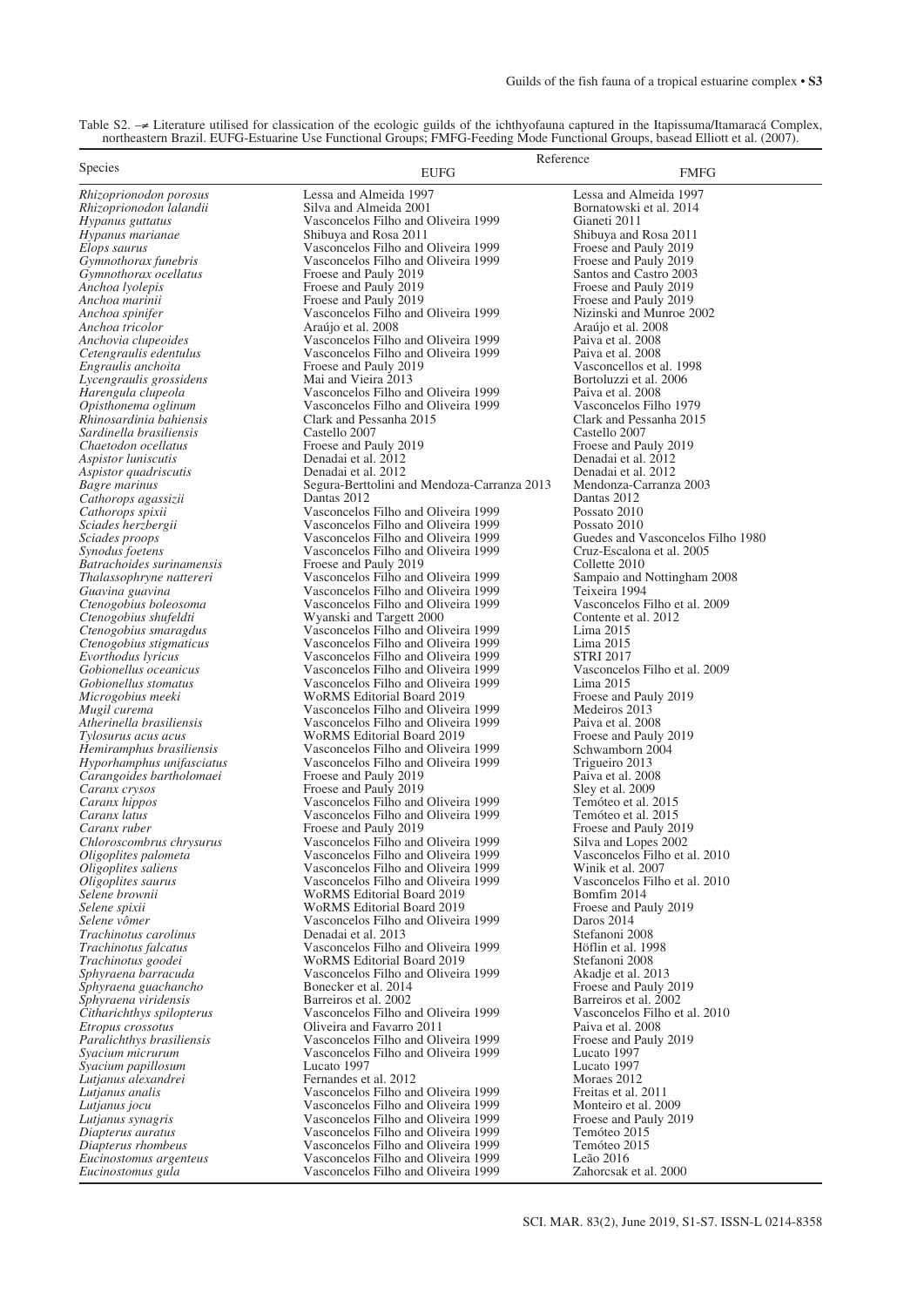|                                                           |                                                              | Reference                                  |
|-----------------------------------------------------------|--------------------------------------------------------------|--------------------------------------------|
| <b>Species</b>                                            | <b>EUFG</b>                                                  | <b>FMFG</b>                                |
| Eucinostomus havana                                       | Vasconcelos Filho and Oliveira 1999                          | Froese and Pauly 2019                      |
| Eucinostomus melanopterus                                 | Chaves and Bouchereau 2000                                   | Araújo et al. 2016                         |
| Eugerres brasilianus                                      | Vasconcelos Filho and Oliveira 1999                          | Vasconcelos Filho et al. 2009              |
| Anisotremus moricandi                                     | Dias 2007                                                    | Dias 2007                                  |
| Anisotremus virginicus                                    | Vasconcelos Filho and Oliveira 1999                          | Dias 2007                                  |
| Conodon nobilis                                           | Vasconcelos Filho and Oliveira 1999                          | Lira et al. 2013a                          |
| Genvatremus luteus                                        | Vasconcelos Filho and Oliveira 1999                          | Almeida et al. 2005                        |
| Haemulon aurolineatum                                     | Vasconcelos Filho and Oliveira 1999                          | Dantas 2012                                |
| Haemulon parra                                            | Vasconcelos Filho and Oliveira 1999                          | Paiva et al. 2008                          |
| Haemulon plumierii                                        | Shinozaki-Mendes et al. 2013                                 | Costa e Silva 2015                         |
| Haemulon steindachneri                                    | Daros 2014                                                   | Daros 2014                                 |
| Pomadasys corvinaeformis                                  | Vasconcelos Filho and Oliveira 1999                          | Denadai et al. 2013                        |
| Pomadasys crocro                                          | Froese and Pauly 2019                                        | Froese and Pauly 2019                      |
| Polydactylus virginicus                                   | Vasconcelos Filho and Oliveira 1999                          | Lopes and Oliveira-Silva 1998              |
| Bairdiella ronchus                                        | Vasconcelos Filho and Oliveira 1999                          | Pina et al. 2015                           |
| Cynoscion virescens                                       | Froese and Pauly 2019                                        | Froese and Pauly 2019                      |
| Isopisthus parvipinnis                                    | Silva Junior et al. 2015                                     | Lira et al. 2013b                          |
| Larimus breviceps                                         | Bessa et al. 2014                                            | Bessa et al. 2014                          |
| Menticirrhus americanus                                   | Haluch et al. 2011                                           | Lira et al. 2013c                          |
| Paralonchurus brasiliensis                                | Silva Junior et al. 2015                                     | Lira et al. 2013d                          |
| Stellifer stellifer                                       | Dantas 2012                                                  | Pombo et al. 2013                          |
| Pseudupeneus maculatus                                    | Vasconcelos Filho and Oliveira 1999                          | Dantas 2012                                |
| Halichoeres radiatus                                      | Froese and Pauly 2019<br>Vasconcelos Filho and Oliveira 1999 | Froese and Pauly 2019<br>Paiva et al. 2008 |
| Sparisoma radians                                         | Feitosa and Ferreira 2014                                    | Feitosa and Ferreira 2014                  |
| Sparisoma axillare<br><i>Sparisoma</i> aff. <i>amplum</i> | Francini-Filho et al. 2008                                   | Francini-Filho et al. 2008                 |
| Chaetodipterus faber                                      | Froese and Pauly 2019                                        | Vasconcelos Filho et al. 2009              |
| Pomacanthus paru                                          | Vasconcelos Filho and Oliveira 1999                          | Cerqueira and Haimovici 1990               |
| Prionotus punctatus                                       | Vasconcelos Filho and Oliveira 1999                          | Longo et al. 2015                          |
| Centropomus parallelus                                    | Vasconcelos Filho and Oliveira 1999                          | Lira et al. 2016                           |
| Centropomus pectinatus                                    | Jackson and Bockelmann-lobello 2006                          | Lira et al. 2016                           |
| Centropomus undecimalis                                   | Vasconcelos Filho and Oliveira 1999                          | Lira et al. 2016                           |
| Epinephelus adscensionis                                  | Nelson 2006                                                  | Medeiros et al. 2017                       |
| Epinephelus marginatus                                    | Andrade et al. 2003                                          | Machado et al. 2008                        |
| Mycteroperca bonaci                                       | Daros 2014                                                   | Daros 2014                                 |
| Trichiurus lepturus                                       | Vasconcelos Filho and Oliveira 1999                          | Vasconcelos Filho et al. 2010              |
| Scomberomorus brasiliensis                                | Vasconcelos Filho and Oliveira 1999                          | Menezes 1970                               |
| <b>Bothus ocellatus</b>                                   | Vasconcelos Filho and Oliveira 1999                          | Hostim-Silva et al. 2005                   |
| Achirus declivis                                          | Vasconcelos Filho and Oliveira 1999                          | Couto and Farias 2001                      |
| Achirus lineatus                                          | Vasconcelos Filho and Oliveira 1999                          | Vasconcelos Filho et al. 2003              |
| Trinectes paulistanus                                     | Vasconcelos Filho and Oliveira 1999                          | Contente et al. 2009                       |
| Symphurus tessellatus                                     | Pina 2009                                                    | Lima 2012                                  |
| Acanthurus bahianus                                       | Vasconcelos Filho and Oliveira 1999                          | Pimentel 2012                              |
| Acanthurus chirurgus                                      | Vasconcelos Filho and Oliveira 1999                          | Longo et al. 2015                          |
| Acanthurus coeruleus                                      | Longo et al. 2015                                            | Longo et al. 2015                          |
| Archosargus probatocephalus                               | Castillo-Rivera et al. 2007                                  | Castillo-Rivera et al. 2007                |
| Archosargus rhomboidalis                                  | Vasconcelos Filho and Oliveira 1999                          | Yáñez-Arancibia et al. 1986                |
| Lactophrys trigonus                                       | Paiva et al. 2008                                            | Froese and Pauly 2019                      |
| Colomesus psittacus                                       | Vasconcelos Filho and Oliveira 1999                          | Araújo 2012                                |
| Sphoeroides greeleyi<br>Sphoeroides testudineus           | Schultz 2002<br>Vasconcelos Filho and Oliveira 1999          | Lima 2014<br>Vasconcellos et al. 1998      |
| Chilomycterus spinosus                                    | Vasconcelos Filho and Oliveira 1999                          | Almeida-Silva et al. 2015                  |
|                                                           |                                                              |                                            |

Table S2 (Cont.). – Literature utilised for classication of the ecologic guilds of the ichthyofauna captured in the Itapissuma/Itamaracá Complex, northeastern Brazil. EUFG-Estuarine Use Functional Groups; FMFG-Feeding Mode Functional Groups, basead Elliott et al. (2007).

Akadje C., Diaby M., Le Loc'h F., et al. 2013. Diet of the barracuda *Sphyraena guachancho* in Côte d'Ivoire (Equatorial Eastern Atlantic Ocean). Cybium 37: 285-293.

Almeida Z.S, Nunes J.L.S., Alves M.G.F.S. 2005. Dieta alimentar de *Genyatremus luteus* (Bloch, 1790) - (Teleostei, Perciformes: Haemulidae) na baía de São José, Maranhão, Brasil. Atlântica 27: 39-47.

Almeida-Silva P.H., Tubino R.A., Zambrano L.C., et al. 2015. Trophic ecology and food consumption of fishes in a hypersaline tropical lagoon. J. Fish Biol. 86: 1781-1795.

s://doi.org/10.1111/jfb.12689

Andrade A.B., Machado L.F., Hostim-Silva M., et al. 2003. Reproductive biology of the dusky grouper *Epinephelus marginatus* (Lowe, 1834). Braz. Arch. Biol. Technol. 46: 373-381.<br>https://doi.org/10.1590/S1516-89132003000300009

https://doi.org/10.1590/S1516-89132003000300009 Araújo P.R.V. 2012. Variação espaço-temporal e ecologia trófica de *Sphoeroides testudineus* (Linnaeus, 1758) e *Colomesus psittacus* (Bloch & Schneider, 1801) (Actinopterygii, Tetraodontidae) no estuário do rio Mamanguape, Paraíba, Brasil. Graduation thesis, Univ. Est. Paraíba, 55 pp.

Araújo F.G., Silva M.A., Azevedo M.C. C., et al. 2008. Spawning season, recruitment and early life distribution of *Anchoa tricolor* (Spix and Agassiz, 1829) in a tropical bay in southeastern Brazil. Braz. J. Biol. 68: 823-829.

Araújo A.L.F., Dantas L.P., Pessanha A.L.M. 2016. Feeding ecology of three juvenile mojarras (Gerreidae) in a tropical estuary of northeastern Brazil. Neotrop. Ichthyol. 14: e150039.

https://doi.org/10.1590/1982-022

Barreiros J.P., Santos R.S., Barbosa A.E. 2002. Food habits, schooling and predatory behaviour of the yellowmouth barracuda *Sphyraena viridensis*, (Perciformes: Sphyraenidae) in the Azores. Cybium 26: 83-88.

Bessa E., Santos F.B., Pombo M., et al. 2014. Population ecology, life history and diet of the shorthead drum *Larimus breviceps* in a tropical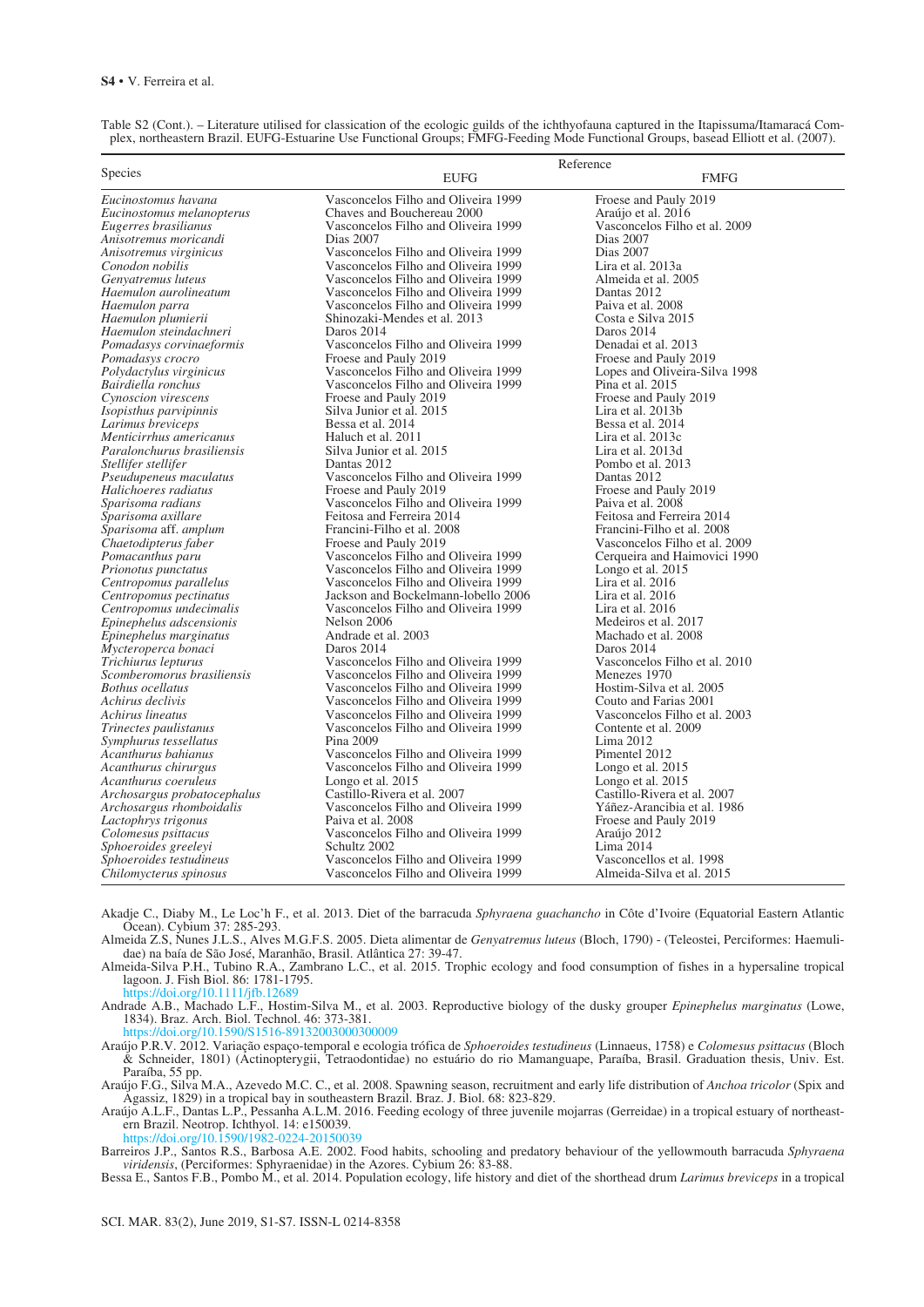bight in southeastern Brazil. J. Mar. Biol. Assoc. U.K. 94: 615-622.

https://doi.org/10.1017/S0025315413001690

- Bonecker A.C.T., Namiki C.A.P., Castro M.S.P., et al. 2014. Catálogo dos estágios iniciais de desenvolvimento dos peixes da bacia de Campos. Sociedade Brasileira de Zoologia, Curitiba, 296 pp.
- Bomfim A.C. 2014. Bioecologia da ictiofauna marinha descartada pelo arrasto camaroeiro em praias da bacia potiguar, Brasil. Master thesis, Univ. Fed. Rio Grande do Norte, 127 pp.
- Bornatowski H., Navia A.F., Braga R.R., et al. 2014. Ecological importance of sharks and rays in a structural foodweb analysis in Southern Brazil. ICES J. Mar. Sci. 71: 1586-1592.
- https://doi.org/10.1093/icesjms Bortoluzzi T., Aschenbrenner A.C., Silveira C.R., et al. 2006. Hábito alimentar da sardinha prata, *Lycengraulis grossidens* (Spix & Agassiz, 1829), (Pisces, Engraulididae), Rio Uruguai médio, sudoeste do Rio Grande do Sul, Brasil. Biod. Pampeana 4: 11-23.
- Castello J.P. 2007. Síntese sobre a distribuição, abundância, potencial pesqueiro e biologia da sardinha verdadeira (*Sardinella brasiliensis*). In: Haimovici M. (ed), A prospecção pesqueira e abundância de estoques marinhos no Brasil nas décadas de 1960 a 1990: Levantamento de dados e avaliação crítica. MMA/SMCQ, Brasília, p. 15.
- Castillo-Rivera M., Zarate-Hernandez R., Salgado-Ugarte I. 2007. Juvenile and adult food habits of *Archosargus probatocephalus* (Teloostei : Sparidae) in a tropical estuary of Veracruz. Hidrobiologica 17: 119-126.
- Cerqueira V.R., Haimovici M. 1990. Dinâmica populacional do gordinho, *Peprilus paru* (Pisces, Stromateidae), no litoral sul do Brasil. Rev. Bras. Biol. 50: 599-613.
- Chaves P.T.C., Bouchereau J.L. 2000. Use of mangrove habitat for reproductive activity by the fish assemblage in the Guaratuba Bay, Brasil. Oceanol. Acta 23: 273-280.
- Clark F.J.K., Pessanha A.L.M. 2015. Diet and ontogenetic shift in habitat use by *Rhinosardinia bahiensis* in a tropical semi-arid estuary, North-Eastern Brazil. J. Mar. Biolog. Assoc. U.K. 95: 175-183. https://doi.org/10.1017/S0025315414000939

Collette B.B. 2010. *Batrachoides surinamensis*. IUCN Red List of Threatened Species Version 2018-1.

**M.UK.2010-4.RLTS.T** 

- Contente R.F., Stefanoni M.F., Spach H.L. 2009. Size-related changes in diet of the slipper sole *Trinectes paulistanus* (Actinopterygii, Achiridae) juveniles in a subtropical Brazilian estuary. Panam. J. Aquat. Sci. 4: 63-69.
- Contente R.F., Stefanoni M.F., Spach H.L. 2012. Feeding ecology of the American freshwater goby *Ctenogobius shufeldti* (Gobiidae, Perciformes) in a sub-tropical estuary. J. Fish. Biol. 80: 2357-2373. https://j.1095-8649.2012.03300.
- Costa e Silva G.F. 2015. Ecologia alimentar e reprodução de *Haemulon plumieri* (Lacepéde, 1801) (Teleostei Haemulidae) no Banco dos Abrolhos, Bahia - Brasil. Master thesis, Univ. Fed. Paraná, 52 pp.
- Couto E.C.G., Farias M.C.V. 2001. Feeding habits of Sole Fish (*Achirus declivis* (Chabanaud, 1940) (Teleostei: Soleidae)) in the River Sergipe estuary (northeastern, Brazil). XII Coloq. Arg. Oceanogr., Mar Del Plata, Argentine.
- Cruz-Escalona V.H., Peterson M.S., Campos-Dávila L., et al. 2005. Feeding habits and trophic morphology of inshore lizardfish (*Synodus foetens*) on the central continental shelf off Veracruz, Gulf of Mexico. J. Appl. Ichth. 21: 525-530. 111/j.1439-0426.2005.00651.
- Daros F.A.L.M. 2014. Estudo da ictiofauna costeira no litoral do Paraná e adjacências através de censos visuais e microquímica de otólitos. Ph.D thesis, Univ. Fed. Paraná, 114 pp.
- Dantas D.V. 2012. A utilização dos diferentes habitats do estuário do Rio Goiana pelas diferentes fases ontogenéticas das espécies *Cathorops spixii*, *Cathorops agassizii*, *Stellifer brasiliensis* e *Stellifer stellifer* (Actinopterygii, Teleostei). Estudo de caso: Caracterização das áreas utilizadas como berçário. Ph.D thesis, Univ. Fed. Pernambuco, 229 pp.
- Denadai M.R., Bessa E., Santos F.B., et al. 2012. Life history of three catfish species (Siluriformes : Ariidae) from southeastern Brazil Life history of three catfish species (Siluriformes: Ariidae) from southeastern Brazil. Biota Neotrop. 12: 0-10.
- Denadai M.R., Santos F.B., Bessa E., et al. 2013. Population biology and diet of the pompano *Trachinotus carolinus* (Perciformes: Carangidae) in Caraguatatuba Bay, Southeastern Brazil. J. Mar. Biol. Oceanogr. 2: 1-6. https://doi.org/10.4172/2324-8661.1000108
- Elliott M., Whitfield A.K., Potter I.C., et al. 2007. The guild approach to categorizing estuarine fish assemblages: A global review. Fish Fish.  $8: 241-268.$

 $\frac{1}{2}$ /10.1111/j.1467-2679.2007.00253.x

- Dias T.L.P. 2007. What do we know about *Anisotremus moricandi* (Teleostei: Haemulidae), an endangered reef fish? Biota Neot. 7: 317-319. Francini-Filho R.B., Moura R.L., Ferreira C.M., et al. 2008. Live coral predation by parrotfishes (Perciformes: Scaridae) in the Abrolhos Bank, eastern Brazil, with comments on the classification of species into functional groups. Neotrop. Ichthyol. 6: 191-200.
- Feitosa J.L., Ferreira B.P. 2014. Distribution and feeding patterns of juvenile parrotfish on algal-dominated coral reefs. Mar. Ecol. 36: 1-13. https://doi.org/10.1111/maec.12154
- Fernandes C.A.F., Oliveira P.G.V., Travassos P.E.F., et al. 2012. Reproduction of the Brazilian snapper, *Lutjanus alexandrei* Moura & Lindeman, 2007 (Perciformes: Lutjanidae), off the northern coast of Pernambuco, Brazil. Neotrop. Ichth*.*10: 587-592. https://doi.org/10.1590/S1679-62252012005000022
- Freitas M.O., Abilhoa V., Costa Silva G.H. 2011. Feeding ecology of *Lutjanus analis* (Teleostei: Lutjanidae) from Abrolhos Bank, Eastern Brazil. Neotrop. Ichth. 9: 411-418.

https://doi.org/10.1590/S1679-62252011005000022

- Froese R., Pauly D. 2019. FishBase. World Wide Web eletronic publication.
- Gianeti M.D. 2011. Reprodução, alimentação, idade e crescimento de *Dasyatis guttata* (Bloch & Schneider, 1801) (Elasmobranchii: Dasyatidae) na região de Caiçara do Norte - RN. Ph.D thesis, Univ. São Paulo, 131 pp.
- Guedes D.S., Vasconcelos Filho A.L. 1980. Estudo ecológico da região de Itamaracá, Pernambuco, Brasil. Informações sobre alimentação dos bagres branco e amarelo (Pisces, Ariidae). Trab. Oceanogr. Univ. Fed. Pernambuco 15: 323-330. https://doi.org/10.5914/tropocean.v15i1
- Haluch C.F., Abilhoa V., Freitas M.O., et al. 2011. Estrutura populacional e biologia reprodutiva de *Menticirrhus americanus* (Linnaeus, 1758) (Teleostei, Sciaenidae) na baía de Ubatuba-Enseada, Santa Catarina, Brasil. Biotemas 24: 47-59. https://doi.org/10.5007/2175-7925.2011v24n1p47

Höflin J.C., Ferreira L.I., Ribeiro-Neto F.B., et al. 1998. Alimentação de peixes da família Carangidae do complexo estuarino-lagunar de Cananéia, São Paulo, Brasil. Bioikos 12: 7-18.

- Hostim-Silva M., Andrade A.B., Machado L.F., et al. 2005. Peixes de Costão Rochoso de Santa Catarina: I Arvoredo. Editora UNIVALI, Itajaí, 130 pp.
- Jackson T.L., Ockelmann-Lobello L. 2006. Centropomidae: Snooks. In: Richards W.J. (ed.), Early Stages of Atlantic Fishes An Identification Guide for Western Central North Atlantic. CRC Taylor and Francis, Boca Raton, pp. 1197-1205.
- Leão G.N. 2016. Aspectos da biologia de *Eucinostomus argenteus* Baird e Girard, 1855, Gerreidae, capturado no canal de Santa Cruz, Pernambuco. Master thesis, Univ. Fed. Rural. Pernambuco, 73 pp.
- Lessa R.P., Almeida Z.S. 1997. Analysis of stomach contents of the smalltail shark, *Carcharhinus porosus*, from northern Brazil. *Cybium* 21: 123-133.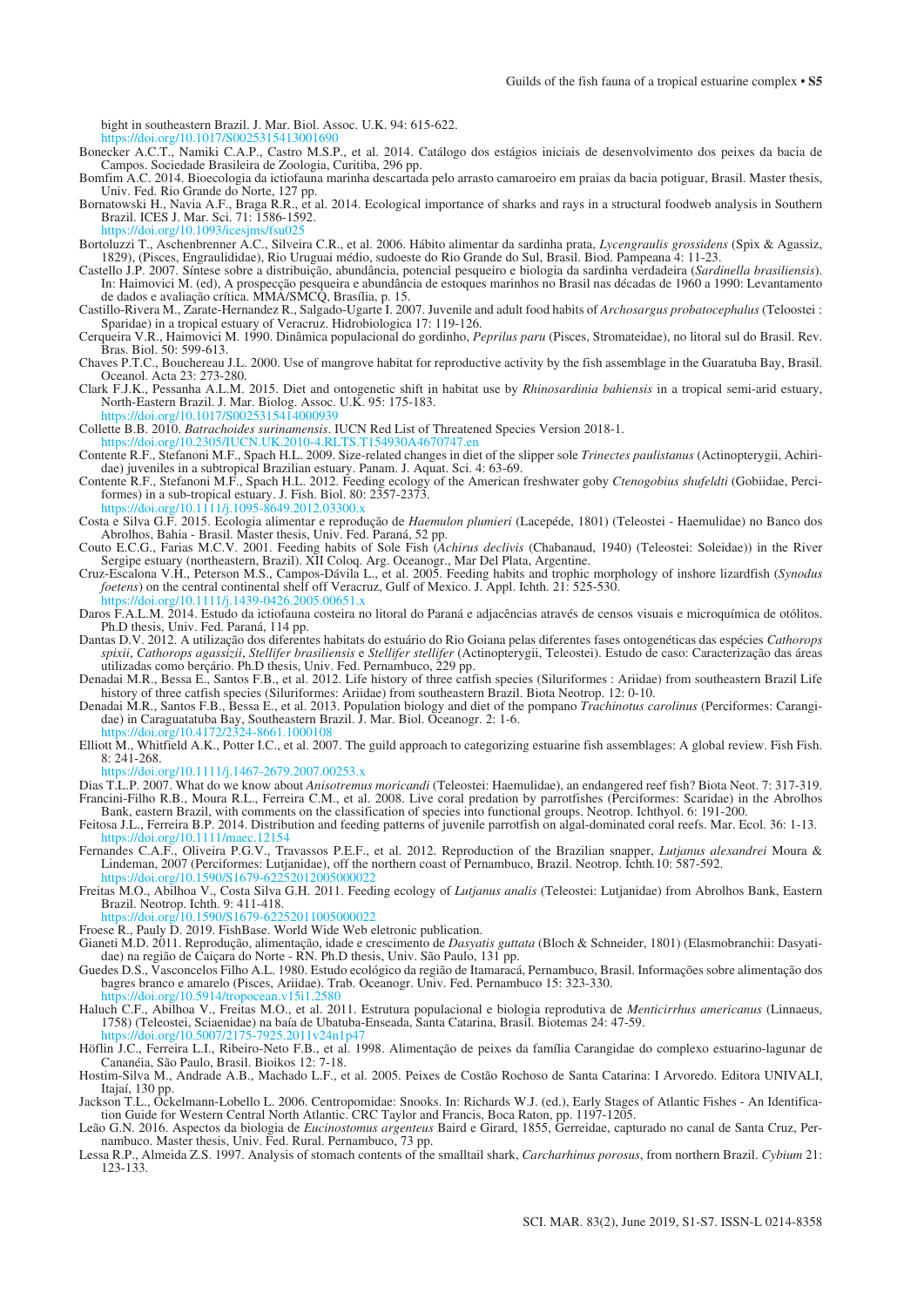Lima C.S.S. 2014. Partição trófica de dois Tetraodontidae simpatricos no estuário negativo do rio Tubarão, Macaú-RN, Brasil. Graduation thesis, Univ. Est. Paraíba, 56 pp.

Lima L.G. 2012. Ecologia trófica de *Symphurus tessellatus* (Quoy & Gaimard, 1824) e *Citharichthys macrops* Dresel, 1885 (Actinopterygii, Pleuronectiformes) no sistema estuarino do rio Mamanguape, Paraíba - Brasil. Graduation thesis, Univ. Est. Paraíba, 43 pp.

Lima R.S. 2015. Ecologia alimentar de cinco gobídeos no estuário do rio Mamanguape, Paraíba. Graduation thesis, Univ. Est. Paraíba, 41pp. Lira A.S., Frédou F.L., Viana A.P., et al. 2016. Feeding ecology of *Centropomus undecimalis* (Bloch, 1792) and *Centropomus parallelus* (Poey, 1860) in two tropical estuaries in Northeastern Brazil. Panam. J. Aquat. Sci. 12: 123-135.

Lira A.S., Viana A.P., Frédou F.L., et al. 2013a. Determinação do hábito alimentar do peixe roncador, *Conodon nobilis* (Linnaeus, 1758), na região de Barra de Sirinhaém-PE. IV Congr. Bras. Biol. Mar., Florianópolis, Brazil.

Lira A.S., Viana A.P., Fredou, F.L., et al. 2013b. Determinação do hábito alimentar de *isophisthus parvipinis* (Curvier, 1830) (Actinopterygii: Sciaenidae) na região de Barra de Sirinhaém PE. XVIII Congr. Bras. Eng. Pesca, Pernambuco, Brazil.

Lira A.S., Viana A.P., Nolé L.E., et al. 2013c. Hábito alimentar do *Menticirrhus americanus* (Linnaeus, 1758) (Actinopterygii: Sciaenidae) na região de Barra de Sirinhaém PE. XVIII Congr. Bras. Eng. Pesca, Pernambuco, Brazil.

Lira A.S., Viana A.P., Fay J., et al. 2013d. Determinação do hábito alimentar de *Paralonchurus brasilienses* (Steindachner, 1875) (Actinopterygii: Sciaenidae) na região de Barra de Sirinhaém PE. XVIII Congr. Bras. Eng. Pesca, Pernambuco, Brazil.

Longo G.O., Morais R.A., Martins C.D.L., et al. 2015. Between-habitat variation of benthic cover, reef fish assemblage and feeding pressure on the benthos at the only atoll in South Atlantic: Rocas atoll, NE Brazil. PLoS ONE 10: 1-29. https://doi.org/10.1371/journal.pone.0127176

Lopes P.R.D., Oliveira-Silva J.T. 1998. Nota sobre a alimentação de *Conodon nobilis* (Linnaeus) e *Polydactylus virginicus* (Linnaeus) (Actinopterygii: Haemulidae e Polynemidae) na praia de Jaguaribe, (Ilha de Itamaracá), Estado de Pernambuco. Rev. Bioikos 12: 53-59.

Lucato S.H.B. 1997. Trofodinâmica dos peixes Pleuronectiformes do Canal de São Sebastião, São Paulo, Brasil. Master thesis, Univ. São Paulo, 110 pp.

Machado L.F., Daros F.A.L.M., Bertoncini A.N., et al. 2008. Feeding strategy and trophic ontogeny in *Epinephelus marginatus* (Serranidae) from Southern Brazil. Cybium 32: 33-41.

Mai A.C., Vieira J.P. 2013. Review and consideration on habitat use, distribution and life history of *Lycengraulis grossidens* (Agassiz, 1829). Biota Neotrop. 13: 121-130.

Medeiros A.P.M. 2013. Distribuição e dieta da ictiofauna em área estuarino recifal da APA Barra do rio Mamanguape, Paraíba, Brasil. Graduation thesis, Univ. Fed. Paraiba, 87 pp.

- Medeiros A.P.M., Xavier J.H.A., Rosa I.M.L. 2017. Diet and trophic organization of the fish assemblage from the Mamanguape River Estuary, Brazil. Lat. Am. J. Aquat. Res. 45: 879-890. https://doi.org/10.3856/vol45-issue5-fulltext-2
- Mendoza-Carranza M. 2003. The feeding habits of gafftopsail catfish *Bagre marinus* (Ariidae) in Paraiso Coast, Tabasco, Mexico. Hidrobiológica 13: 119-126.
- Menezes M.F. 1970. Alimentação da serra, *Scomberomorus maculatus* (Mitchill), em águas costeiras do Estado do Ceará. Arq. Ciênc. Mar 10: 171-176.
- Monteiro D.P., Giarrizzo T., Isaac V. 2009. Feeding ecology of juvenile dog snapper *Lutjanus jocu* (Bloch and Shneider, 1801) (Lutjanidae) in intertidal mangrove creeks in Curuçá estuary (Northern Brazil). Braz. Arch. of Biol. Tech. 52: 1421-1430. https://doi.org/10.1590/S1516-89132

Moraes R.L.G. 2012. Pesca, parasitismo e dieta alimentar da baúna *Lutjanus alexandrei* Moura & Lindeman, 2007 nos ambientes costeiros do litoral sul de Pernambuco. Master thesis, Univ. Fed. Pernambuco, 90 pp.

Nelson J.S. 2006. Fishes of the World. New Jersey: John Wiley & Sons. 601 pp.

- Nizinski M.S., Munroe T.A. 2002. Order Clupeiformes, Engraulididae. In: Carpenter K.E (ed.), The Living Marine Resources of the Western Central Atlantic. FAO, Rome, pp.764-794.
- Oliveira E., Favaro L. 2011. Reproductive biology of the flatfish *Etropus crossotus* (Pleuronectiformes: Paralichthyidae) in the Paranaguá Estuarine Complex, Paraná State, subtropical region of Brazil. Neotrop. Ichth. 9: 795-805.
- Paiva A.C.G., Chaves P.D.T.D.C., Araújo M.E. 2008. Estrutura e organização trófica da ictiofauna de águas rasas em um estuário tropical. Rev. Bras. Zool. 25: 647-661.

https://doi.org/10.1590/S0101-81752008000400010

- Pimentel C.R. 2012. Organização trófica da comunidade de peixes de poças de maré da Praia dos Castelhanos (ES), Atlântico sudoeste tropical. Ph.D thesis, Univ. São Paulo, 82 pp.
- Pina J.V. 2009. Avaliação da atividade reprodutiva da ictiofauna capturada na pesca artesanal de arrasto camaroeiro pela comunidade de Itapema do Norte, Itapoá, litoral norte de Santa Catarina. Master thesis, Univ. Fed. Paraná, 119 pp.

Pina J., Temóteo T.A.A., Sarmento G.C., et al. 2015. Hábito alimentar do *Bairdiella ronchus* (Cuvier, 1830) capturados em estuários de Pernambuco, nordeste do Brasil. XXI Enc. Bras. Ictiol., Pernambuco, Brazil.

Pombo M., Denadai M.R., Turra A. 2013. Seasonality, dietary overlap and the role of taxonomic resolution in the study of the diet of three congeneric fishes from a tropical bay. PLoS ONE 8: e56107. burnal.pone

Possato F.E. 2010. Ecologia alimentar nas diferentes fases ontogenéticas de *Cathorops spixii*, *C. agasiizii* e *Sciades herzbergii* (Actinopterygii -Ariidae). Master thesis, Univ. Fed. Pernambuco, 89 pp.

Sampaio C.L.S., Nottingham M.C. 2008. Guia para identificação de peixes ornamentais -Volume 1: espécies marinhas. IBAMA, Brasília. 205 pp.

Santos F.B., Castro R.M.C. 2003. Activity, habitat utilization, feeding behaviour and diet of the sand moray *Gymnothorax ocellatus* (Anguilliformes, Muraenidae) in the South Western Atlantic. Biota Neotrop. 3: 1-7. rg/10.1590/S1676-06032003000100003

Schultz Y.D., Favaro L.F., Spach H.L. 2002. Aspectos reprodutivos de *Sphoeroides greeleyi* (Gilbert), Pisces, Osteichthyes, Tetraodontidae, da gamboa do Baguaçu, Baia de Paranaguá, Paraná, Brasil. Rev. Bras. Zool. 19: 65-76.

Schwamborn S.L.M. 2004. Dinâmica e organização trófica de assembleias de peixes associadas aos prados de capim marinho (*Halodule wrightii*) de Itamaracá, Pernambuco. Ph.D thesis, Univ. Fed. Pernambuco, 306 pp.

Segura-Berttolini E.C., Mendoza-Carranza M. 2013. Importance of male gafftopsail catfish, *Bagre marinus* (Pisces: Ariidae), in the reproductive process. Ciênc. Mar*.* 39: 29-39.

3/cm.v39i1.2136

Shibuya A., Rosa R.S. 2011. Diet composition of *Dasyatis marianae* (Elasmobranchii: Dasyatidae) of Paraíba State, Brazil. Arq. Ciênc. Mar 44: 89-92.

Shinozaki-Mendes R., Santander-Neto J., Silva J., et al. 2013. Reproductive biology of *Haemulon plumieri* (Teleostei: Haemulidae) in Ceará state, Northeastern Brazil. Braz. J. Biol.73: 391-396.<br>https://doi.org/10.1590/S1519-69842013000200020 https://doi.org/10.1590/S1519-69842013000200020

Silva Junior C.B., Viana A.P., Lucena Frédou F., et al. 2015. Aspects of the reproductive biology and characterization of Sciaenidae captured as bycatch in the prawn trawling in the northeastern Brazil. Acta Scient. 37: 1-8. https://doi.org/10.4025/actascibiolsci.v37i1.24962

Silva C.M., Almeira Z. 2001. Alimentação de *Rhizoprionodon Porosus* (Elasmobranchii: Carcharhinidae) da Costa do Maranhão, Brasil. Bol.